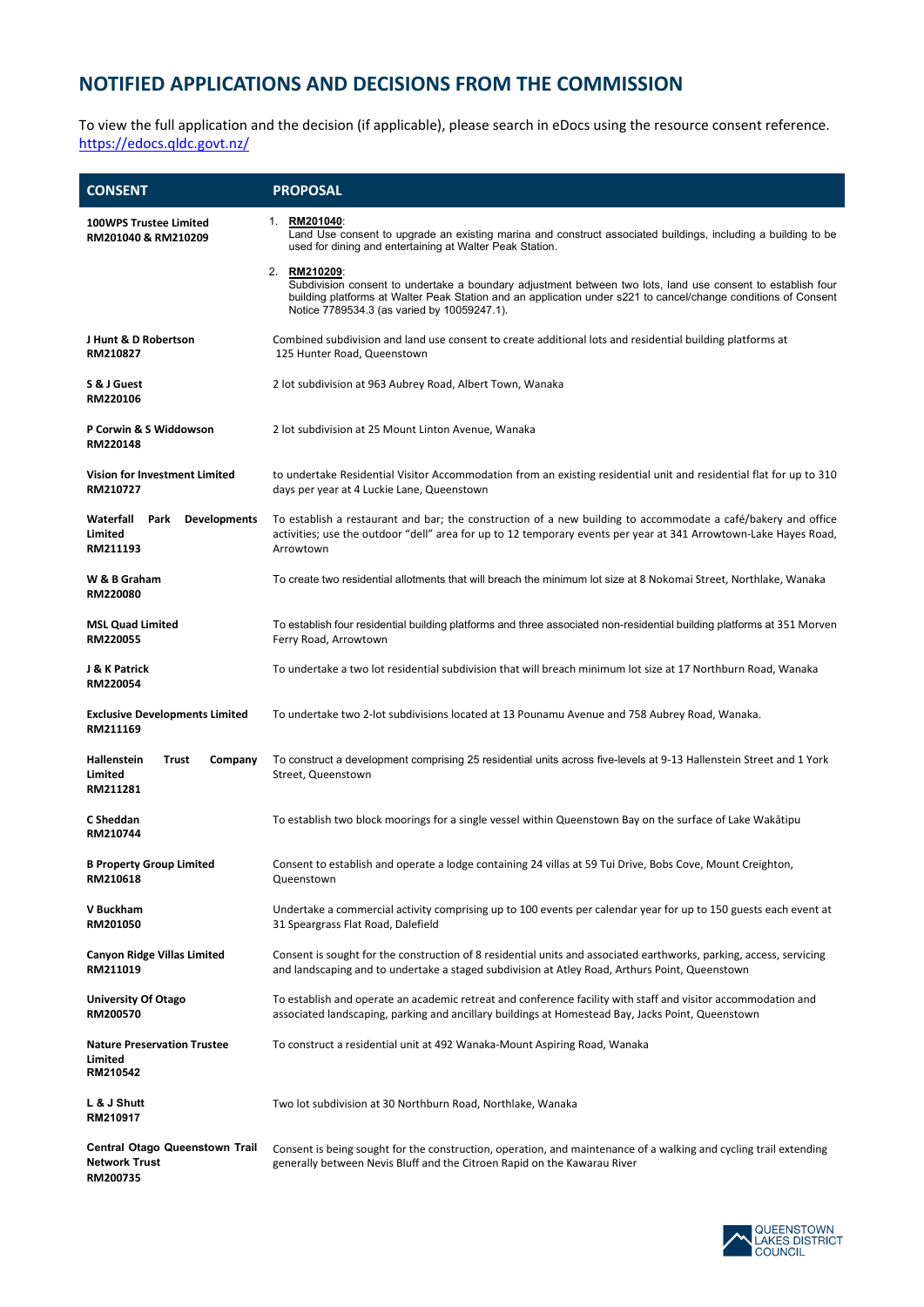| <b>Road Metals Limited</b><br>RM210685                      | Consent to undertake a Mining Activity for the extraction and processing of aggregate for a 7-year term at Kane<br>Road, Wanaka                                                                                |
|-------------------------------------------------------------|----------------------------------------------------------------------------------------------------------------------------------------------------------------------------------------------------------------|
| J Harris, A Farrier, & V Simons<br>RM210657                 | The construction of a two-storey residential unit and residential flat with an attached double garage at 7 Devon<br>Street, Arrowtown                                                                          |
| M & Y Wilson<br>RM210102                                    | To construct a dwelling with breaches at 56 Lismore Street, Wanaka                                                                                                                                             |
| C & S Hannon<br>RM210641                                    | Two lot subdivision at 4 Nokomai Street, Northlake, Wanaka                                                                                                                                                     |
| Queenstown<br>Lakes<br><b>District</b><br>Council, RM210784 | To alter existing "Designation No 44 Water Storage Tanks" at the north-western escarpment of "Bible Face",<br>Glenorchy                                                                                        |
| <b>Second Star Limited</b><br>RM210784                      | Construct a lodge for visitor accommodation for up to 24 guests and accommodation pod for the owner at Lot 1<br>DP 337193, Wanaka-Mount Aspiring Road, Wanaka                                                  |
| <b>Multiplied Investment Partners</b><br>RM210271           | The establishment and subdivision of 22 visitor accommodation units at Corner Aubrey and Anderson Road,<br>Wanaka (Lot 7 DP 300376).                                                                           |
| Latitude 45 Development Limited<br>RM210213                 | To create two future road lots and three future development bulk lots at 77A Hansen Road, Frankton - Ladies Mile<br>Highway, Frankton, Queenstown                                                              |
| <b>Downdays Trustees Limited</b><br>RM210323                | Consent to undertake a two-lot subdivision at 79 Riverbank Road, Wanaka                                                                                                                                        |
| R & J Whiston<br>RM210340                                   | Consent to undertake a two-lot subdivision at 1 Mount Ida Place, Wanaka                                                                                                                                        |
| <b>G R McLauchlan and A J Spary</b><br>RM210318             | Consent to undertake a two-lot subdivision at 362 Lower Shotover Road, Queenstown.                                                                                                                             |
| <b>LZM Limited</b><br>RM210407                              | Consent to undertake visitor accommodation activity from four (4) proposed residential units for up to 365 nights<br>at Lot 12 Deposited Plan 490069, Potters Hill Drive, Queenstown.                          |
| <b>Charlies Trust</b><br>RM201024                           | Consent for a two lot subdivision at 56 Halliday Road, Wanaka.                                                                                                                                                 |
| <b>Northlake Investments Limited</b><br>Rm210138            | Consent for a mixed use visitor accommodation and commercial/retail development at Northlake Drive, Wanaka                                                                                                     |
| L Turner & A Thompson<br>RM210313                           | Consent to undertake a two lot subdivision at 19 Nokomai Street, Northlake, Wanaka                                                                                                                             |
| C Chang and J Jian<br>RM201076                              | For the construction of a residential unit with associated earthworks, and use of the unit for residential visitor<br>accommodation for five guests for up 180 days per year at 131 Wynyard Crescent, Fernhill |
| <b>Graeme Todd Family Trust</b><br>RM210264                 | Consent to construct a new residential unit, which includes breaches to the District Plan at 10 Advance Terrace,<br>Arrowtown.                                                                                 |
| M & R Tingay<br>RM210283                                    | Consent to undertake a 2 lot subdivision at 23 Glenaray Crescent, Northlake, Wanaka.                                                                                                                           |
| D Brown & R Venning<br>RM210167                             | Consent to undertake a 2 lot subdivision at 752 Malaghans Road, Queenstown.                                                                                                                                    |
| D & S Brent<br>RM210037                                     | Consent to undertake a 3 lot subdivision at Riverbank Road, Wanaka. Legally described as Lot 3 Deposited Plan<br>383485 held in Record of Title 333154.                                                        |

| J & R Knight<br>RM210092                        | Consent to undertake a two lot subdivision at 11 Northburn Road, Wanaka.                                                   |
|-------------------------------------------------|----------------------------------------------------------------------------------------------------------------------------|
| <b>Bigavision Limited</b><br>RM201003           | 34.56m <sup>2</sup> digital billboard displaying static messages 93 Beach Street, Queenstown.                              |
| J & C Erkkila Family Trust<br>RM200879          | Construct a new residential unit at Kinross Winery, 2300 Gibbston Highway, Queenstown.                                     |
| <b>J &amp; K Timu and H Simmers</b><br>RM200872 | Consent to undertake a two lot subdivision and establish a new building platform on Lot 2 at 89 Black Peak Road,<br>Wanaka |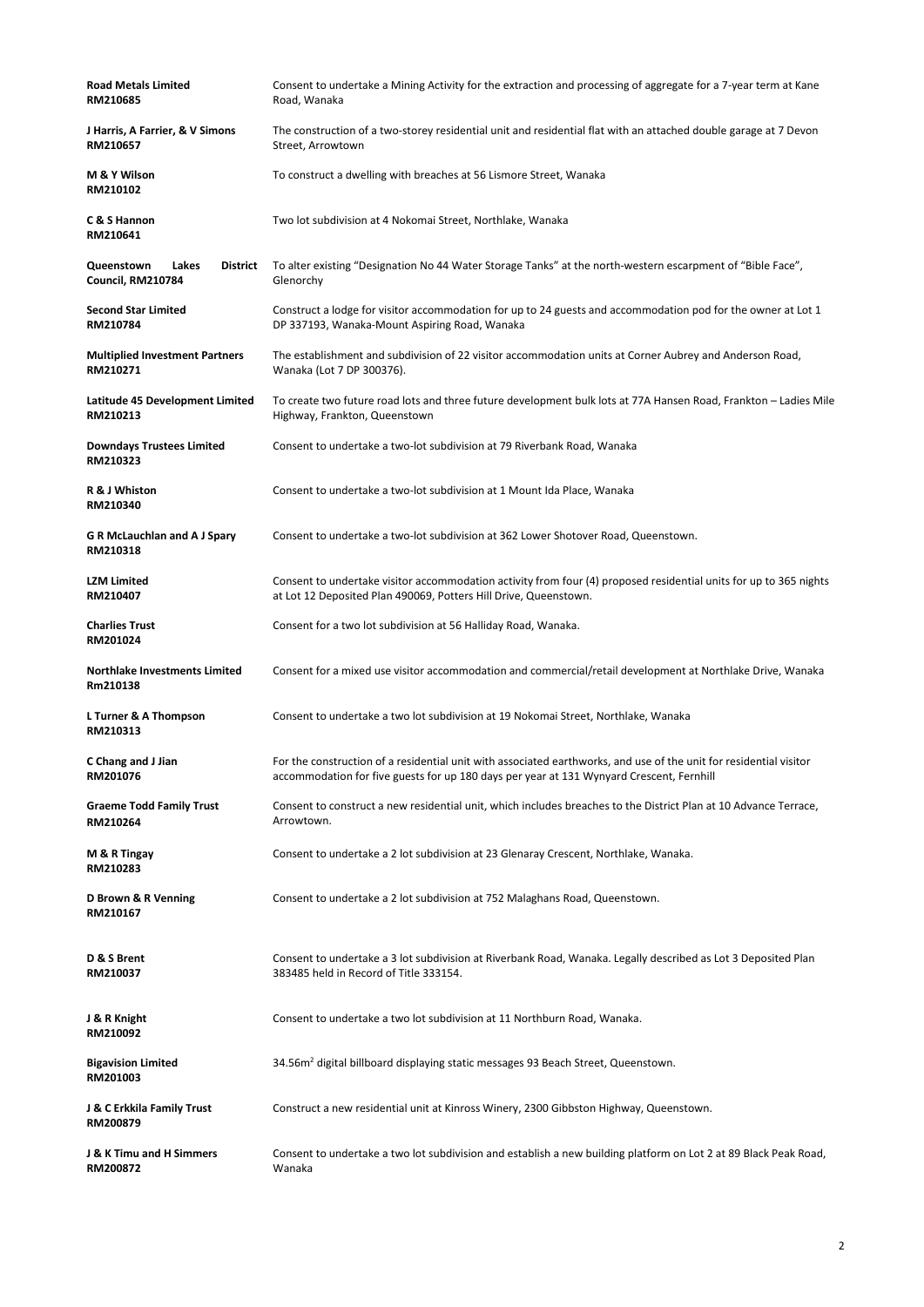3

| R Kerjiwal, P Chi Chen & Gq<br><b>Trustees 2018 Limited</b><br>RM200967       | To undertake visitor accommodation activities from an existing residential unit at 44B Highview Terrace,<br>Queenstown                                                                                                                                            |
|-------------------------------------------------------------------------------|-------------------------------------------------------------------------------------------------------------------------------------------------------------------------------------------------------------------------------------------------------------------|
| K & J Butson<br>RM200946                                                      | Consent to undertake a five-lot rural subdivision at Wanaka Luggate Highway, Wanaka, legally described as Lot 7<br>Deposited Plan 24216.                                                                                                                          |
| <b>NZDL Trustee Limited</b><br><b>RM200608</b>                                | To construct 11 units in the form of airstream caravans and undertake 365 nights per year of short term Visitor<br>Accommodation 18 Orchard Road, Wanaka.                                                                                                         |
| <b>Waterfall Park Developments Ltd</b><br>RM200791                            | To identify an 801m <sup>2</sup> building platform 339 Arrowtown - Lake Hayes Road and Ayr Avenue, Arrowtown.                                                                                                                                                     |
| <b>Skyline Enterprises Limited</b><br><b>RM200880</b>                         | To change Condition 72 of resource consent RM171172 to allow the use of shotcrete for slope stabilisation to a<br>height approximately 27.5m above the consented car park building at Ben Lomond Recreation Reserve, Brecon St,<br>Queenstown.                    |
| <b>Queenstown Commercial Limited</b><br>RM200866                              | To create 12 Lots with a residential building platform on each Lot at 466 Frankton - Ladies Mile Highway, Lake Hayes,<br>Queenstown.                                                                                                                              |
| <b>B Sarginson and Checketts Mckay</b><br>Trustees (2006) Limited<br>RM200660 | Consent to undertake a two lot subdivision and establish a residential building platform 623 Ballantyne Road,<br>Wanaka.                                                                                                                                          |
| <b>Queenstown Trails Trust</b><br>RM200336                                    | To establish the Tucker Beach to Arthurs Point to Arrowtown Trail Project in the Wakatipu Basin.<br>Specifically, the proposed trail will cross a large number of public and privately owned parcels of land between Tucker<br>Beach, Arthurs Point and Arrowtown |
| <b>Central Otago Queenstown Trail</b><br><b>Network Trust</b><br>RM200735     | A walking and cycling trail extending between Nevis Bluff and the Citroen Rapid on the Kawarau River.                                                                                                                                                             |
| Jon Waterson<br>RM190049                                                      | 3 Lot subdivision at 215 Tucker Beach Road, Lower Shotover                                                                                                                                                                                                        |
| <b>Stoneridge Trust</b><br>RM200734                                           | 6 lot subdivision at 746, 756 and 758 Lake Hayes-Arrow Junction Road, Lake Hayes                                                                                                                                                                                  |
| <b>Martin Lawn</b><br>RM200240                                                | 2 lot subdivision at Eastburn Road, Crown Terrace, Wanaka                                                                                                                                                                                                         |
| <b>Martin Fine</b><br>RM200664                                                | To undertake visitor accommodation for six (6) persons for up to 365 days per year at 9 Woods Lane, Potters Hill<br>Drive, Queenstown.                                                                                                                            |
| Barry Morgan and B W and G E<br><b>Morgan Trustee Co Ltd</b><br>RM190481      | 2 lot subdivision at 180 Cardrona Valley Road, Wanaka                                                                                                                                                                                                             |
| <b>Allenby Farms Limited</b><br>RM191242                                      | 6 lot subdivision at Lot 2 Deposited Plan 539413 Rob Roy Lane, Wanaka                                                                                                                                                                                             |
| <b>S</b> and <b>B</b> Currie<br>RM200605                                      | 2 lot subdivision 17 Mount Linton Avenue, Wanaka                                                                                                                                                                                                                  |
| <b>Altitude Development Group Ltd</b><br>RM200335                             | 8 Lot Subdivision at Domain Acres, Domain Road, Lake Hawea, DP 304937                                                                                                                                                                                             |
| <b>JIT Hillend Investment Limited</b><br>RM200533                             | To locate a 750m <sup>2</sup> residential building platform and construct associated access at Riverbank Road, Wanaka (Lot 226<br>DP453060)                                                                                                                       |

| Queenstown<br>Council<br>RM200455                                                    | Lakes | <b>District</b>        | A notice of requirement to designate land for the purpose of establishing municipal community water reservoirs<br>at Trench Hill Road, Quail Rise, Queenstown. |
|--------------------------------------------------------------------------------------|-------|------------------------|----------------------------------------------------------------------------------------------------------------------------------------------------------------|
| <b>Craig Biggs</b><br>RM190832                                                       |       |                        | 2 Lot Subdivision at 144 Coal Pit Road, Gibbston.                                                                                                              |
| Alpha<br>Alpha Commercial Limited and<br><b>The Tiers Villas Limited</b><br>RM191267 |       | Properties NZ Limited. | To construct visitor accommodation from eight (8) consented residential units at Potters Hill Drive, Queenstown.                                               |
| <b>Murray Brennan</b><br>RM191211                                                    |       |                        | To construct a residential unit within an Outstanding Natural Landscape at Lot 6 Deposited Plan 26998, Glenorchy-<br>Queenstown Road, Closeburn                |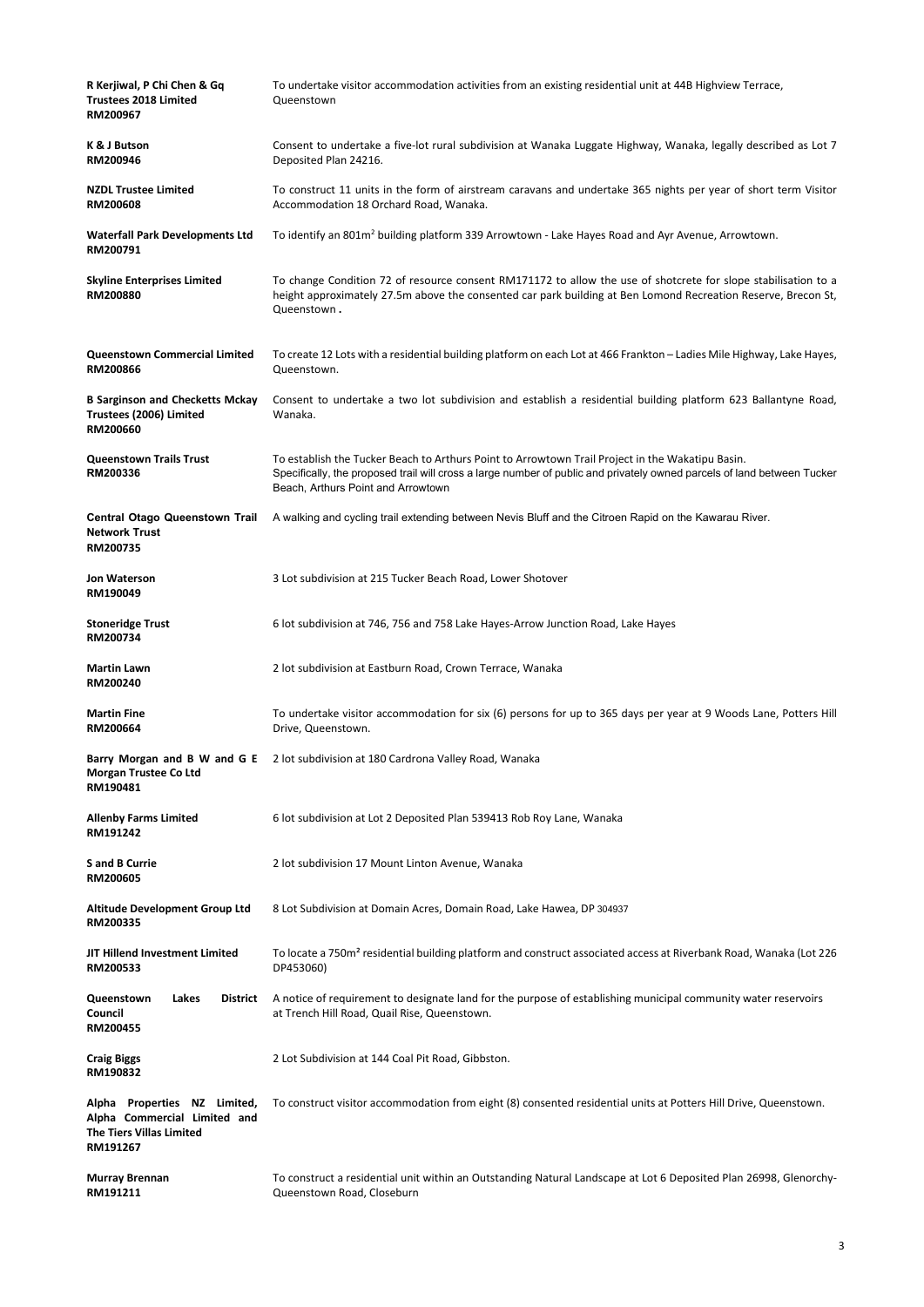4

| <b>Waterfall Park Developments</b><br>Limited<br>RM200290                                                         | 6 lot subdivision at Ayr Avenue, Waterfall Park Road and Arrowtown-Lake Hayes Road.                                                                                                                                                    |
|-------------------------------------------------------------------------------------------------------------------|----------------------------------------------------------------------------------------------------------------------------------------------------------------------------------------------------------------------------------------|
| MJ & BP Davies Family Trust<br>RM191216                                                                           | To construct a residential unit and undertake associated earthworks and landscaping within an Outstanding Natural<br>Landscape at Lake Hayes-Arrow Junction Highway.                                                                   |
| <b>Lake McKay Station Limited</b><br>RM200085                                                                     | To establish two residential building platforms on site and to construct a residential unit in one, being a farm<br>manager's residence at Lake McKay Station, Luggate.                                                                |
| Wanaka<br>Coastguard<br>Lakes<br>Incorporated<br>RM200142                                                         | Land use consent to construct and operate Wanaka Marine Rescue Centre on Eely Point Recreation Reserve.                                                                                                                                |
| <b>Robins Road Limited</b><br>RM191272                                                                            | Consent to construct five residential units for residential and/or visitor accommodation purposes at 40 Robins<br>Road, Gorge Road, Queenstown.                                                                                        |
| <b>Queenstown Commercial Limited</b><br>RM200276                                                                  | For a boundary adjustment subdivision to enable an exchange of reserve land, and for the construction of a road<br>across existing recreation reserve at Alpine Avenue/Herries Lane between Lake Hayes Estate and Shotover<br>Country. |
| <b>D</b> Blanchard<br>RM200101                                                                                    | 3 Lot subdivision at 103 Alpine Retreat Road, Queenstown.                                                                                                                                                                              |
| Cardrona<br><b>Cattle</b><br>Company<br>RM191130                                                                  | Establish a self-storage facility with associated earthworks and transport breaches at 3207 Gibbston Highway,<br>Gibbston.                                                                                                             |
| <b>Hydro Attack Limited</b><br>RM200053                                                                           | To erect and establish a structure (wharf) and kiosk building within the Queenstown Bay.                                                                                                                                               |
| <b>Queenstown Lakes</b><br><b>District Council</b><br>RM191095                                                    | To designate land for the purposes of a water treatment plant and borefield at Old School Road, Lower<br>Shotover.                                                                                                                     |
| M & G Delahaye<br>RM190378                                                                                        | Residential visitor accommodation activity for up to 365 nights per year, comprised of up to six guests<br>using an existing three-bedroom residential unit at 40A Wynyard Crescent, Fernhill, Queenstown.                             |
| <b>Camp Hill Road Limited</b><br>RM200103                                                                         | 9 Lot subdivision at Camp Hill Road, Hawea.                                                                                                                                                                                            |
| <b>C</b> Brown<br>RM160678                                                                                        | Two lot subdivision at 1143 Gibbston Highway, Arrow Junction.                                                                                                                                                                          |
| A Young<br>RM191319                                                                                               | To undertake a visitor accommodation from an existing residential unit for up to 300 nights per calendar<br>year for up to six guests at 13A Poole Lane, Queenstown.                                                                   |
| The Montreux Limited, D R<br>Shewan, L A Shewan and<br><b>International Brokerage Company</b><br>Limited RM180366 | To construct 20 Visitor Accommodation units at 263-267 Frankton Road, Queenstown.                                                                                                                                                      |
| <b>Wakatipu Investments Limited</b><br>RM190656                                                                   | Nine lot subdivision at Littles Road, Wakatipu Basin.                                                                                                                                                                                  |
| T L Berben & D Lawson<br>RM191380                                                                                 | Five lot subdivision at 161 Te Awa Road, Hawea                                                                                                                                                                                         |
| <b>Benkris Farms Ltd</b><br>RM191020                                                                              | Four lot subdivision at 374 Luggate-Tarras Road, State Highway 8A, Hawea Flat                                                                                                                                                          |

| <b>Blackthorn Lodge Glenorchy</b><br>Limited<br>RM191318   | Construct a 58 bedroom hotel with ancillary retail and commercial buildings at 1 Benmore Place,<br>Glenorchy.                                                                                          |
|------------------------------------------------------------|--------------------------------------------------------------------------------------------------------------------------------------------------------------------------------------------------------|
| A Heine and E & S Blackley<br>RM190977                     | Three lot subdivision and identify one residential building platform at 83 and 99 Dublin Bay Road,<br>Wanaka                                                                                           |
| John and Gae Richardson<br><b>Family Trust</b><br>RM191161 | Subdivide land and create two lots. Land use consent is sought to enable a residential unit to be<br>established on Lot 2 within the residential building platform at 160 Centennial Avenue, Arrowtown |
| <b>Speargrass Properties Limited</b><br>RM191205           | Subdivision consent is sought in two stages between Littles Road and Malaghans Road, Queenstown                                                                                                        |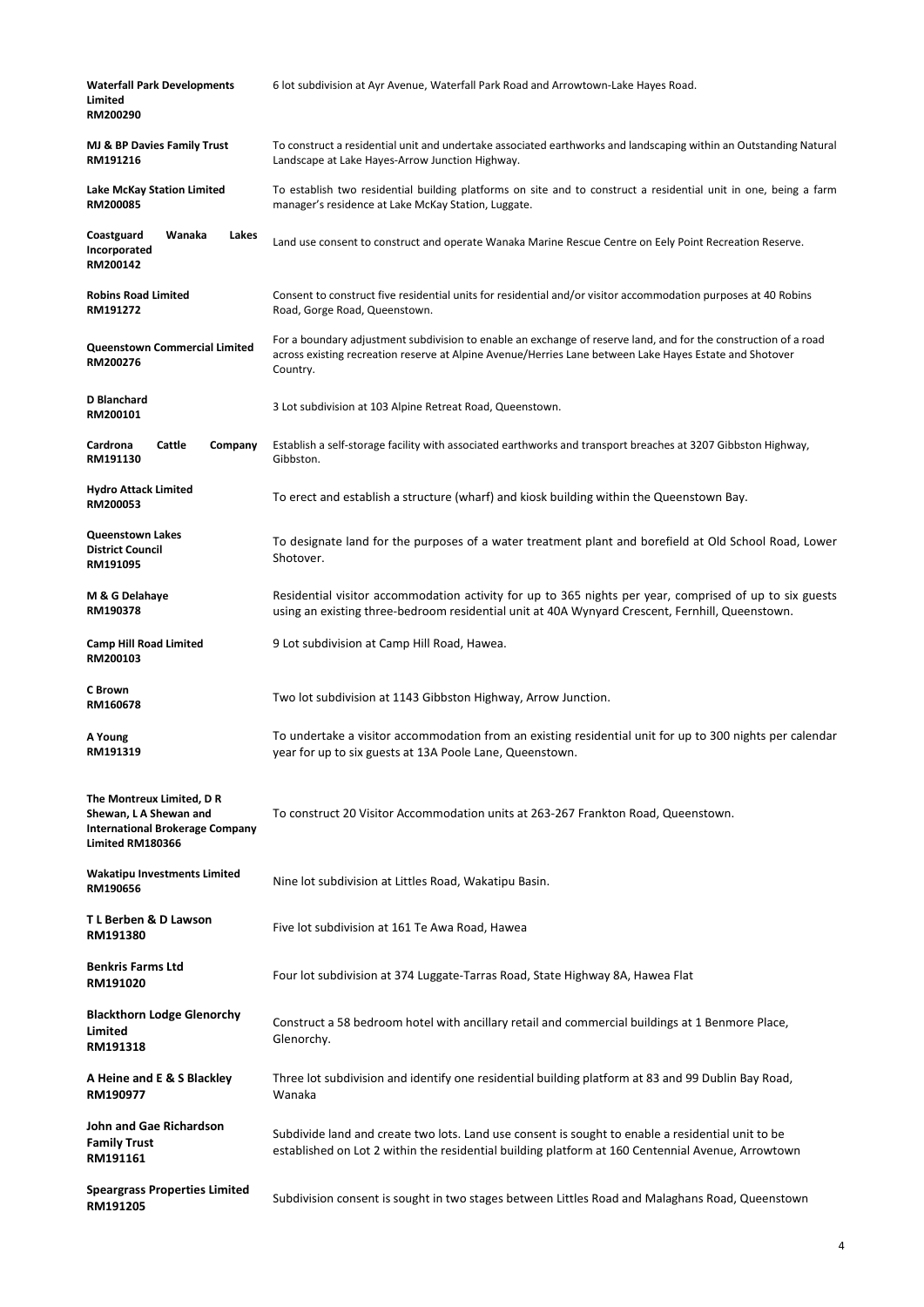| <b>Bracken Gully Properties</b><br>Limited<br>RM190707            | Visitor Accommodation at 46 Adamson Drive, Arrowtown.                                                                                                                                                          |
|-------------------------------------------------------------------|----------------------------------------------------------------------------------------------------------------------------------------------------------------------------------------------------------------|
| <b>Coherent Hotels Limited</b><br>RM191067                        | Construct a 89 room hotel at 139 Fernhill Road, 10,12,14,16,18 Richards Park Lane and 18, 20 and 22<br>Aspen Grove, Fernhill, Queenstown.                                                                      |
| <b>KREL Limited</b><br>RM190543                                   | Two lot subdivision and construct two residential units at 27 Manse Road, Arrowtown.                                                                                                                           |
| <b>Quail Terraces Limited</b><br>RM191040                         | Three lot subdivision and two residential building platforms at 47 Kane Road, Hāwea Flat, Hāwea.                                                                                                               |
| <b>Universal Developments</b><br><b>Hawea Limited</b><br>SH190005 | 480 residential allotments and residential units, including a childcare and commercial buildings at the<br>south side of Cemetery Road, Hāwea.                                                                 |
| <b>Kawarau Jet Services Holdings</b><br>Limited<br>RM181023       | Establish a ferry and charter service on Lake Wakatipu and Kawarau River, and construction of a jetty at<br>Bridesdale at various site locations on Lake Wakatipu & Kawarau River.                             |
| J & J Cochrane<br>RM190908                                        | Establish a residential building platform and construct a dwelling at 455 West Wanaka Station, Wānaka.                                                                                                         |
| <b>Brecon Street Partnership</b><br>Limited<br>RM191029           | Visitor accommodation comprising two hotels and associated commercial activities within four buildings,<br>totalling 442 guest rooms and 12 ground floor commercial tenancies at 34 Brecon Street, Queenstown. |
| <b>Glen Dene Limited</b><br>RM190953                              | Two lot subdivision and one residential building platform at Glen Dene Station, Makarora - Lake Hawea<br>Road, Lake Hāwea.                                                                                     |
| <b>Royalburn Station Limited</b><br>RM181929                      | Seven lot subdivision and establishment of five building platforms at Crown Range Road, Cardrona.                                                                                                              |
| <b>Shotover Country Limited</b><br>RM190986                       | Construct six residential units, and a departure from the Outline Development Plan approved under<br>RM141006. To cancel the Consent Notices at 9-11 Cheltenham Road, Shotover Country.                        |
| <b>Queenstown Lakes District</b><br>Council<br>RM181945           | Construct a new viewing area including toilet facilities near Bennett's Bluff lookout.                                                                                                                         |
| M & F Brabant<br>RM190325                                         | Construct a residential flat and vary the Consent Notice at 9 Haines Way, Arthurs Point, Queenstown.                                                                                                           |
| <b>Varina PTY Limited</b><br>RM181097                             | Construct a visitor accommodation complex comprising four buildings at 5 Chalmers Street, Wānaka.                                                                                                              |
| J & C Leith<br>RM190362                                           | Two lot subdivision and identify two building platforms at 1025 Lake Hawea - Albert Town Road,<br>Wānaka.                                                                                                      |
| E & G Grant<br>RM190591                                           | Seven lot subdivision and residential building platforms at 732 Lake Hayes- Arrow Junction Highway,<br>Wakatipu Basin.                                                                                         |
| Run 505 Limited<br>RM181201                                       | Four lot subdivision and of three residential building platforms at Cardrona Valley Road, (access off<br>private road, James Road), Wānaka.                                                                    |
| <b>B &amp; R Teel</b>                                             |                                                                                                                                                                                                                |

**B & K Teen**<br>**RM180831** Two lot subdivision and one residential building platform at 413 McDonnell Road, Queenstown.

### **Speargrass Properties Limited RM190208**

Establish a residential building platform; a public cycle trail to connect Arthurs Point to Arrowtown; maintain 10.4 hectares of native planting for ecological restoration and conservation. Amend a registered Covenant at a site on Littles Road and Malaghans Road intersection, Queenstown.

### **Spark New Zealand Trading Limited RM181589**

Erect a 15m telecommunication facility adjacent to Peter Fraser Park, 79 Capell Avenue and 28 Myra Street, Lake Hāwea.

## **K & L Warburton**

**R & L Warburton**<br>**RM181167** Two lot subdivision and construction of a residential unit at 743 Aubrey Road, Wānaka.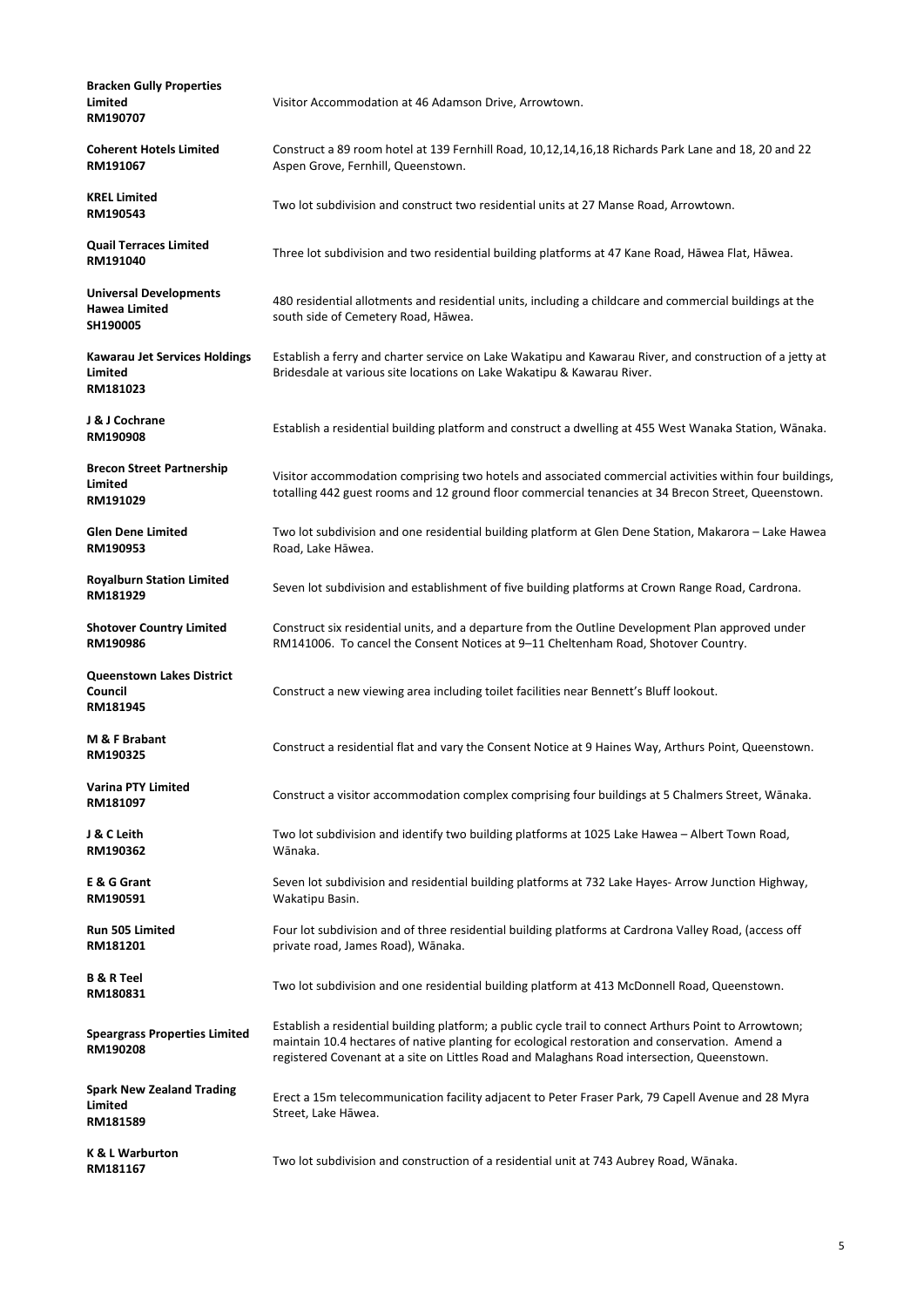| J Battson & D Mason<br>RM190261                                         | Two lot subdivision at 20A Sam John Place, Hāwea.                                                                                                                                                              |
|-------------------------------------------------------------------------|----------------------------------------------------------------------------------------------------------------------------------------------------------------------------------------------------------------|
| C Swann, E Aubrey, J Aubrey &<br><b>W</b> Aubrey<br>RM181958            | Four lot subdivision with identified building platforms at 3076-3711 Luggate-Cromwell Road, Wānaka.                                                                                                            |
| <b>Mt Iron Junction Limited</b><br>RM181471                             | Mixed use development including a service station, worker's accommodation, terrace housing units,<br>childcare centre, mini golf facility at 237 Wanaka-Luggate Highway, Wānaka.                               |
| R & G Pettit<br>RM190316                                                | Two lot subdivision with one residential building platform at 336 Morven Ferry Road, Wakatipu Basin                                                                                                            |
| <b>D</b> Blanchard<br>RM181227                                          | Identify a residential building platform and undertake visitor accommodation at 103 Alpine Retreat Road,<br>Queenstown.                                                                                        |
| <b>Fresh Adventures Limited -</b><br><b>Raft Wanaka</b><br>RM190467     | Review of conditions of RM170665.                                                                                                                                                                              |
| <b>Shundi Queenstown Limited</b><br>RM190113                            | Construction of an 82 room hotel at 53-65 Frankton Road, Queenstown.                                                                                                                                           |
| <b>K &amp; E Stalker</b><br>RM181925                                    | Establish residential building platform at Slope Hill, Lower Shotover Road, Wakatipu Basin.                                                                                                                    |
| Y Wen<br>RM181501                                                       | Visitor Accommodation activity at 1-3 Highlands Close, Queenstown.                                                                                                                                             |
| <b>AP McQuilkin Family Trust</b><br>RM181637                            | Two lot subdivision and creation of two building platforms at 141 Glencoe Road, Crown Terrace,<br>Queenstown.                                                                                                  |
| <b>Brecon Street Partnership</b><br>Limited<br>RM180507                 | Visitor accommodation comprising two hotels and associated commercial activities within four buildings,<br>totalling 393 guest rooms and 12 ground floor commercial tenancies at 34 Brecon Street, Queenstown. |
| <b>H Broomfield &amp; Canterbury</b><br>Trustees (2006) Ltd<br>RM181240 | Two lot subdivision at 11 Portree Drive, Quail Rise, Queenstown.                                                                                                                                               |
| <b>Northlake Investments Limited</b><br>RM181903                        | Construct a 113 room hotel at Northlake Drive and Outlet Road, Wānaka.                                                                                                                                         |
| <b>Morven Ferry Limited</b><br>RM181553                                 | Ten lot subdivision and identification of seven residential building platforms at 122 Morven Ferry Road,<br>Wakatipu Basin.                                                                                    |
| A & Robertson<br>RM181476                                               | Three lot subdivision and construction of residential units at 9 Red Cottage Drive, Lake Hayes Estate.                                                                                                         |
| G & J George<br>RM181538                                                | Construct a dwelling, garage and sleep out at Wanaka-Mt Aspiring Road, Wānaka.                                                                                                                                 |
| D E Bunn & Co<br>RM181927                                               | Five lot subdivision and identification of five residential building platform lots at Morven Ferry Road,<br>Wakatipu Basin.                                                                                    |

| Jeremy Bell Investments Ltd                                                | Seven lot subdivision and establishment of residential building platforms at 387 Mount Barker Road,          |
|----------------------------------------------------------------------------|--------------------------------------------------------------------------------------------------------------|
| RM181596                                                                   | Wānaka.                                                                                                      |
| J Baker<br>RM181540                                                        | Establish a residential building platform at Gibbston Highway, Queenstown.                                   |
| <b>FII Holdings Limited</b>                                                | A mixed-use residential and workers accommodation development at 145 Frankton-Ladies Mile,                   |
| RM180351                                                                   | Queenstown.                                                                                                  |
| S & S Blackler, B & K Blackler &<br><b>Trustee BFT Limited</b><br>RM181560 | Two lot subdivision, identification of two residential building platforms at Slopehill Road, Wakatipu Basin. |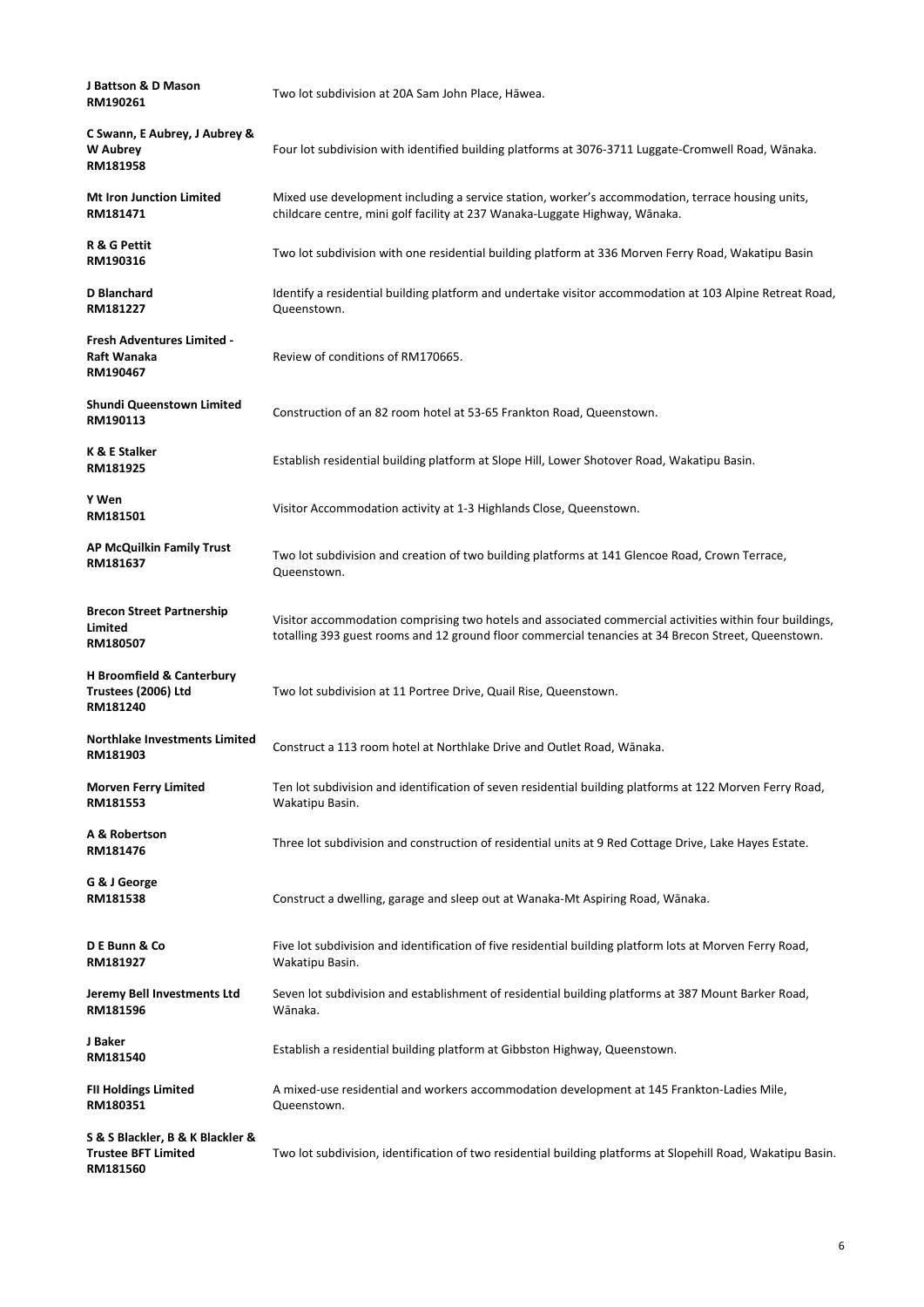| A-M Wouters & S Stephani<br>RM181400                                          | Two lot subdivision and one building platform at 42 Halliday Road, Wānaka.                                                         |
|-------------------------------------------------------------------------------|------------------------------------------------------------------------------------------------------------------------------------|
| N & L Millar<br>RM181225                                                      | Two lot subdivision and identify two residential building platforms at 431 Maungawera Valley Road,<br>Wānaka.                      |
| <b>Northlake Investment Limited</b><br>RM180795                               | 25 lot subdivision at Outlet Road, Wānaka.                                                                                         |
| <b>Treespace Queenstown</b><br><b>Limited</b><br>RM181638                     | 55 lot subdivision and building platforms at Mount Dewar Station, Coronet Peak Road, Wakatipu Basin.                               |
| <b>B Adams &amp; K Lockhart Adams</b><br>RM180814                             | Two lot subdivision and building platforms at 2127B Cardrona Valley Road, Cardrona.                                                |
| <b>Abbeyfield Construction</b><br><b>Limited</b><br>RM181382                  | Two lot subdivision at 299 Studholme Road, Wānaka.                                                                                 |
| L Norman, G Norman, E<br>Daigneau, D Kelliher & J<br><b>Nimmo</b><br>RM181517 | Establish a residential building platform to the west of Wanaka-Mt Aspiring Road at the base of the slope<br>of Roys Peak, Wanaka. |
| <b>BSTGT Limited</b><br>RM181310                                              | Establish a residential building platform at Crown Range Road, Crown Terrace.                                                      |
| <b>Staysouth.com Limited</b><br>RM180493                                      | Visitor accommodation at 15 Kerry Drive, Queenstown.                                                                               |
| Ray Jiang & Luxe Stay Limited<br>RM181277                                     | Visitor Accommodation at 28B Dart Place, Fernhill.                                                                                 |
| <b>Scott Mazey Family Trust</b><br>RM180604                                   | Two lot subdivision and building platforms at 965 Aubrey Road, Wānaka.                                                             |
| <b>Northlake Investments Limited</b><br>RM181451                              | Outline Development Plan to allow for 175 allotments, at the northern side of Northlake Road, extending<br>to Outlet Road, Wānaka. |
| <b>Lake Wakatipu Station Limited</b><br>RM181032                              | New residential building platform at 1370 Kingston Road, Queenstown.                                                               |
| <b>Bridesdale Farm</b><br><b>Developments Limited</b><br>RM180882             | Construct a tennis centre at Hayes Creek Road, Lake Hayes Estate, Queenstown.                                                      |
| <b>G Oudoff &amp; J Hennessy</b><br>RM180871                                  | Three lot subdivision and two new residential building platforms at 247 Kingston Road, Queenstown.                                 |
| D Smith & G Mirkin<br>RM180872                                                | Four lot subdivision and residential building platforms at 275 Malaghans Road, Wakatipu Basin.                                     |

# **Varina Pty Limited**

**RM180622** Visitor accommodation at 45 Dungarvon Street, Wānaka.

### **Northlake Investments Limited**

**RM180492** 20 lot subdivision consent and construction of 20 units at Northlake Drive, Wānaka.

### **Well Smart Investment Holding Limited (THOM) Pty Ltd RM180206** Construct a seven storey, 162 room hotel at 23-41 Thompson Street, Queenstown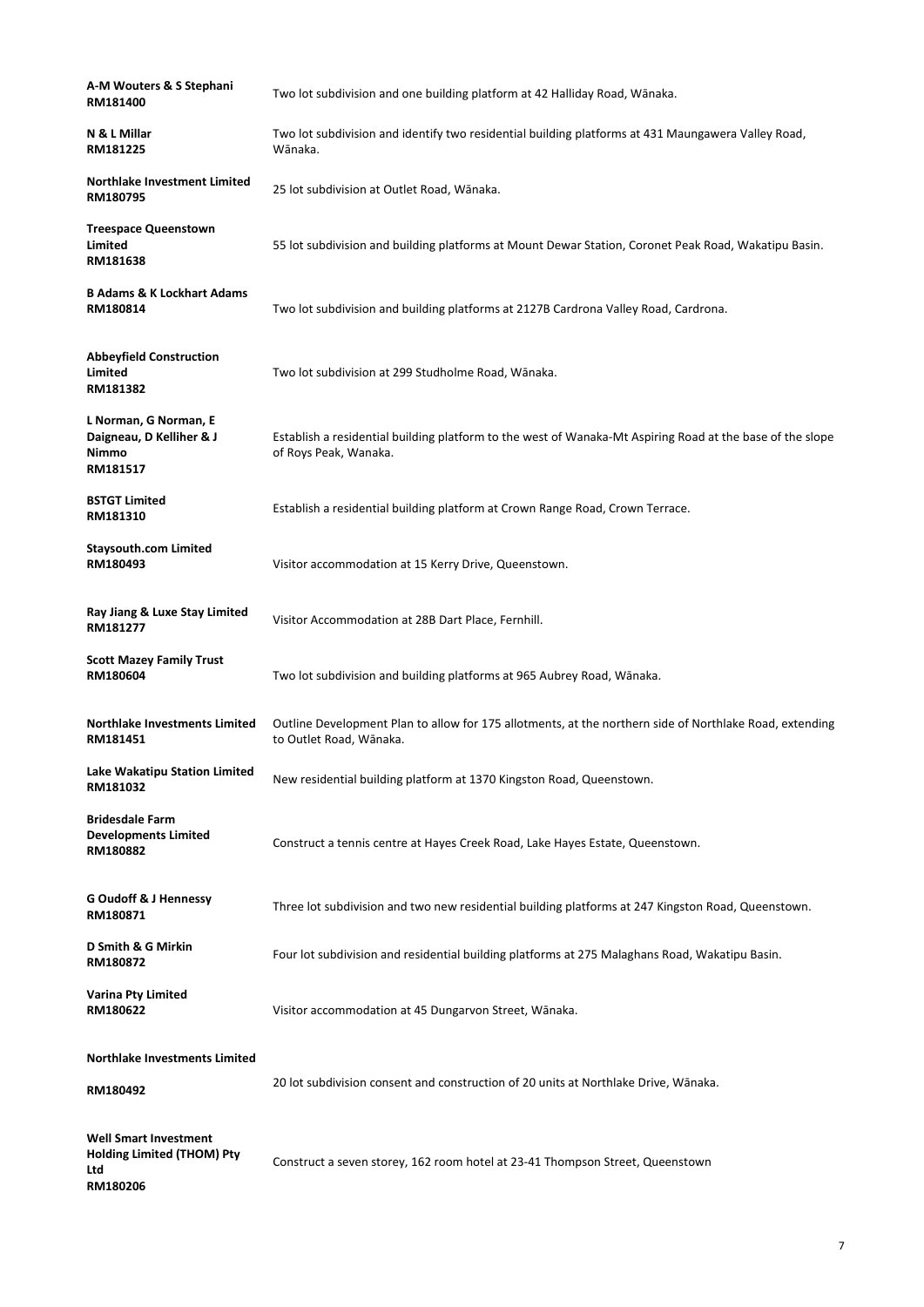| <b>Well Smart Investment</b><br><b>Holding Limited (THOM) Pty</b><br><b>Ltd</b><br>RM180205                   | Undertake 24,540m <sup>3</sup> of earthworks at 23-41 Thompson Street, Queenstown.                                                                                                         |
|---------------------------------------------------------------------------------------------------------------|--------------------------------------------------------------------------------------------------------------------------------------------------------------------------------------------|
| <b>Waterfall Park Developments</b><br>Limited<br>RM180584                                                     | Construct a 380 room hotel at Waterfall Park, Arrowtown - Lake Hayes Road, near Arrowtown.                                                                                                 |
| <b>Transocean International</b><br><b>Queenstown Limited</b><br>Patnership<br>RM180774                        | Construction eight unit apartment building at 20 Suburb Street, Queenstown.                                                                                                                |
| C & A Tayler<br>RM180514                                                                                      | Construct a residential dwelling and shed at 87 Kingston - Garston Highway, Kingston Rural (Kingston<br>Station).                                                                          |
| E Guthrie, R & L Newman,<br><b>Banco Trustees Ltd &amp;</b><br><b>McCulloch Trustees 2004 Ltd</b><br>RM180637 | 13 lot subdivision and establish 12 building platforms at 112 McDonnell Road, Arrowtown.                                                                                                   |
| <b>Hogan's Gully Farm Limited</b><br>RM180497                                                                 | Establish an 18-hole championship golf course, located west of McDonnell Road, north of State Highway<br>6, east of the Bendemeer Special Zone, and south of Hogans Gully Road, Arrowtown. |
| <b>Olive Leaf Centre Trust</b><br>RM170844                                                                    | Establish a multi-purpose building at 7 Hertford Street, Arrowtown.                                                                                                                        |
| <b>Teat Family Trust</b><br>RM180335                                                                          | Establish a food truck village at 46-50 Brownston Street, Wānaka.                                                                                                                          |
| <b>Apres Demain Limited</b><br>RM180436                                                                       | Two lot subdivision and residential building platforms, located on the western side of Roy's Peninsula<br>and the flat land between The Matukituki River and Paddock Bay, West Wanaka.     |
| <b>T</b> Roberts<br>RM180396                                                                                  | Establish an airport (helipad) at Malaghans Road, Wakatipu Basin.                                                                                                                          |
| <b>G Rodwell</b><br>RM170628                                                                                  | Establish commercial activities at 108 Spence Road, Queenstown.                                                                                                                            |
| <b>The Brett Giddens Trust</b><br>RM171332                                                                    | Two lot subdivision and an additional building platform at 507 Malaghans Road, Wakatipu Basin.                                                                                             |
| <b>Gorge Road Park Limited</b><br>RM170860                                                                    | Operate a bus depot facility at 1 Bowen Street, Queenstown.                                                                                                                                |
| <b>Alpine Estate Limited</b><br>RM170065                                                                      | 94 lot subdivision and at Mountain View Drive, Wanaka.                                                                                                                                     |
| <b>Queenstown Gateway (5M)</b><br>Limited<br>RM180271                                                         | Increase the number of visitor accommodation units at Building 7, Grant Road, Queenstown, within the 5<br>Mile Development.                                                                |
| <b>B</b> Kikpe<br>RM171170                                                                                    | Three lot subdivision and residential building platforms at Vista Terrace, Queenstown.                                                                                                     |

### **Shundi Customs Limited RM171225** Construct a hotel at 53 – 65 Frankton Road, Queenstown. **Waterfall Park Developments Limited RM171280** Construct a new road, located mostly within Ayrburn Farm at Waterfall Park, Arrowtown – Lake Hayes Road, Arrowtown. **M Speight RM170912** Erect a wall at 11 Stafford Street, Arrowtown. **Allenby Farms Limited**

**RM171015** Boundary adjustment at Peak View Ridge, Wānaka.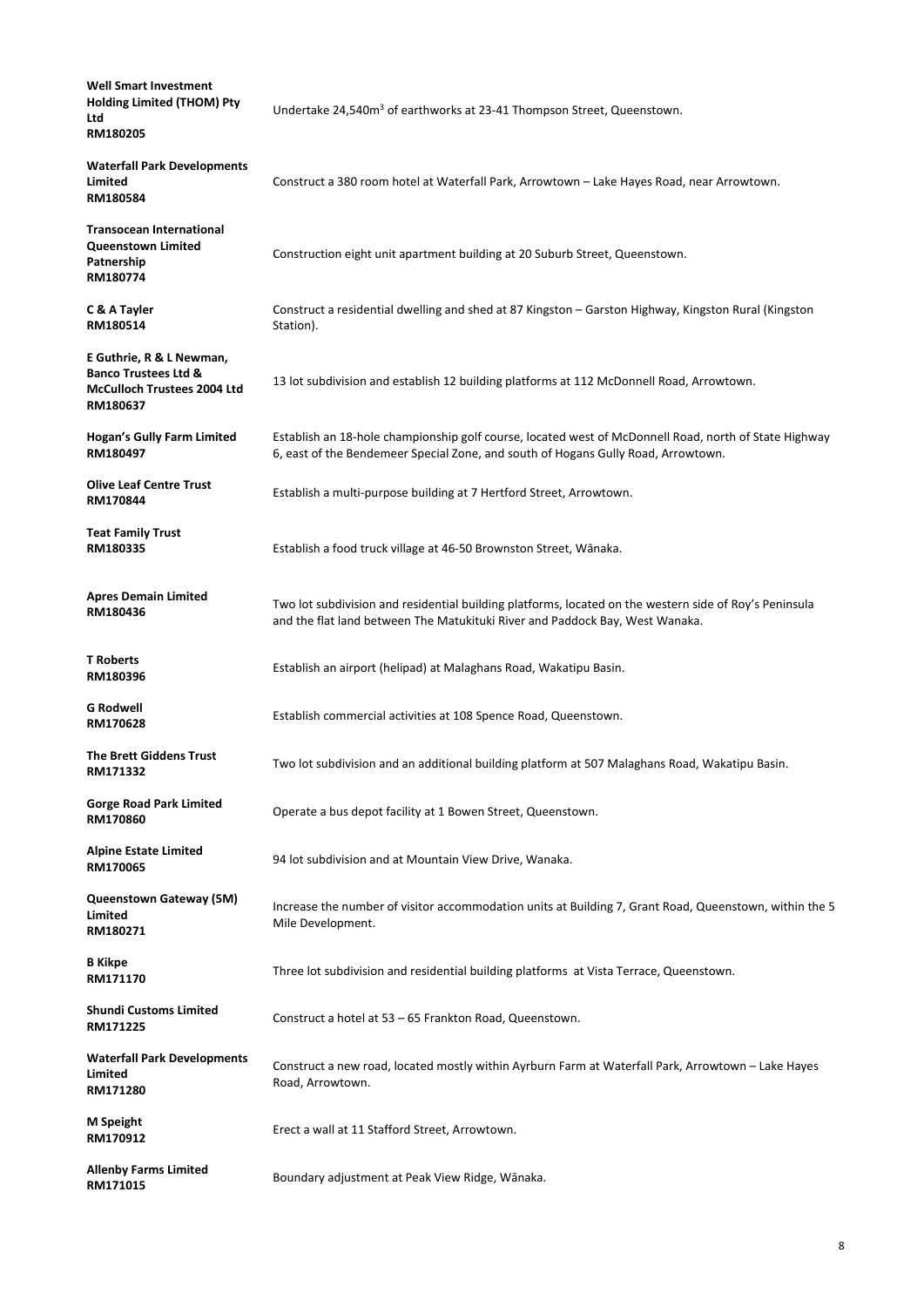| <b>Skyline Enterprises Limited</b><br>RM171172                                                        | Construct a multi-level car park building at 53 Brecon Street, Queenstown.                                                                                                                                                     |
|-------------------------------------------------------------------------------------------------------|--------------------------------------------------------------------------------------------------------------------------------------------------------------------------------------------------------------------------------|
| <b>McCulloch Trustees 2004</b><br>Limited and E J L Guthrie<br>RM170831                               | Construct a dwelling, shed and establish a building platform at 56 Arrowtown-Lake Hayes Road,<br>Wakatipu Basin.                                                                                                               |
| <b>Kawarau Jet Services Holdings</b><br>Ltd<br>RM171091                                               | Commercial operation of three jet boats to take trips on Lake Wakatipu (Queenstown Bay, the Narrows,<br>and at the eastern end of Frankton Arm); and the Kawarau River (between the outlet and the Arrow<br>River confluence). |
| <b>McWhirter Trust</b><br>RM171048                                                                    | Three lot subdivision and two residential building platforms at 1224 Gibbston Highway, Gibbston.                                                                                                                               |
| <b>Marina Terrace 2015 LP</b><br>RM170829                                                             | Breach noise standards during the construction of 44 residential/visitor accommodation units at 65-95<br>Lakeside Road and 11 Tramore Street, Wānaka.                                                                          |
| J & N Mackay<br>RM170631                                                                              | Undertake earthworks and construct a retaining wall at 8 St Marks Lane, Queenstown.                                                                                                                                            |
| <b>R And A Hill Family Trust</b><br>RM170891                                                          | Subdivision consent to cancel an amalgamation and land use resource consent to identify a new building<br>platform at 1358 Gibbston Highway, Gibbston.                                                                         |
| <b>Lakes Edge Developments</b><br>Limited<br>RM170437                                                 | Construction of a 260 room hotel at Alpine Lakes Drive and Francis Rees Place, Kawarau Falls.                                                                                                                                  |
| <b>Frankton Trading Trustee</b><br><b>Company Limited</b><br>RM170931                                 | Construct a 131 room hotel and two residential apartments at 18-24 Frankton Road, Queenstown                                                                                                                                   |
| <b>Gibbston Vines Limited</b><br>RM170201                                                             | Eight lot subdivision and residential building platforms at 2404 Gibbston Highway, Gibbston.                                                                                                                                   |
| <b>Bunnings Limited RM170347</b>                                                                      | Construct a Bunnings retail store at 148 - 150 Frankton Ladies Mile Highway, Frankton.                                                                                                                                         |
| <b>FII Holdings Ltd</b><br>RM161212                                                                   | Storage of specialized roading and drainage aggregate, storage of vehicles and equipment, and<br>construction of a building at 145 Frankton-Ladies Mile Highway, Frankton.                                                     |
| <b>Pro-Invest NZ Property 1</b><br><b>Limited Partnership</b><br>RM170260                             | Construction of a hotel at 11, 13 & 17 Stanley Street, 21 & 25 Sydney Street, Queenstown.                                                                                                                                      |
| <b>Remarkables Station Limited</b><br>RM170483                                                        | Two lot subdivision and building platforms on the east side of Kingston Road, Queenstown.                                                                                                                                      |
| <b>Slab Limited</b><br>RM170388                                                                       | Three lot subdivision and residential building platforms at 1153 Wanaka - Luggate Highway, Luggate.                                                                                                                            |
| <b>Woodlot Properties Ltd</b><br>RM161106                                                             | Convert residential unit into two residential units at 45 Middleton Road, Queenstown.                                                                                                                                          |
| <b>Otago Foundation Trust Board</b><br>& Wakatipu Community<br><b>Presbyterian Church</b><br>RM170105 | Two lot subdivision and residential building platforms at Frankton-Ladies Mile Highway, Frankton.                                                                                                                              |

| <b>N T McDonald</b><br>RM161251                                         | Four lot subdivision and identify two residential building platforms at 287 Kingston Road, Queenstown<br>Rural. |
|-------------------------------------------------------------------------|-----------------------------------------------------------------------------------------------------------------|
| M Ayre<br>RM161286                                                      | Five lot subdivision and identification of three building platforms at 68 Kennels Lane, Wānaka.                 |
| J & A Nichol<br>RM170299                                                | Three lot subdivision and building platforms at 118 Faulks Road, Wanaka.                                        |
| J & V Urquhart & Checketts<br><b>McKay Trustees Limited</b><br>RM170055 | Five lot subdivision and residential building platforms at Nook Road, Hāwea.                                    |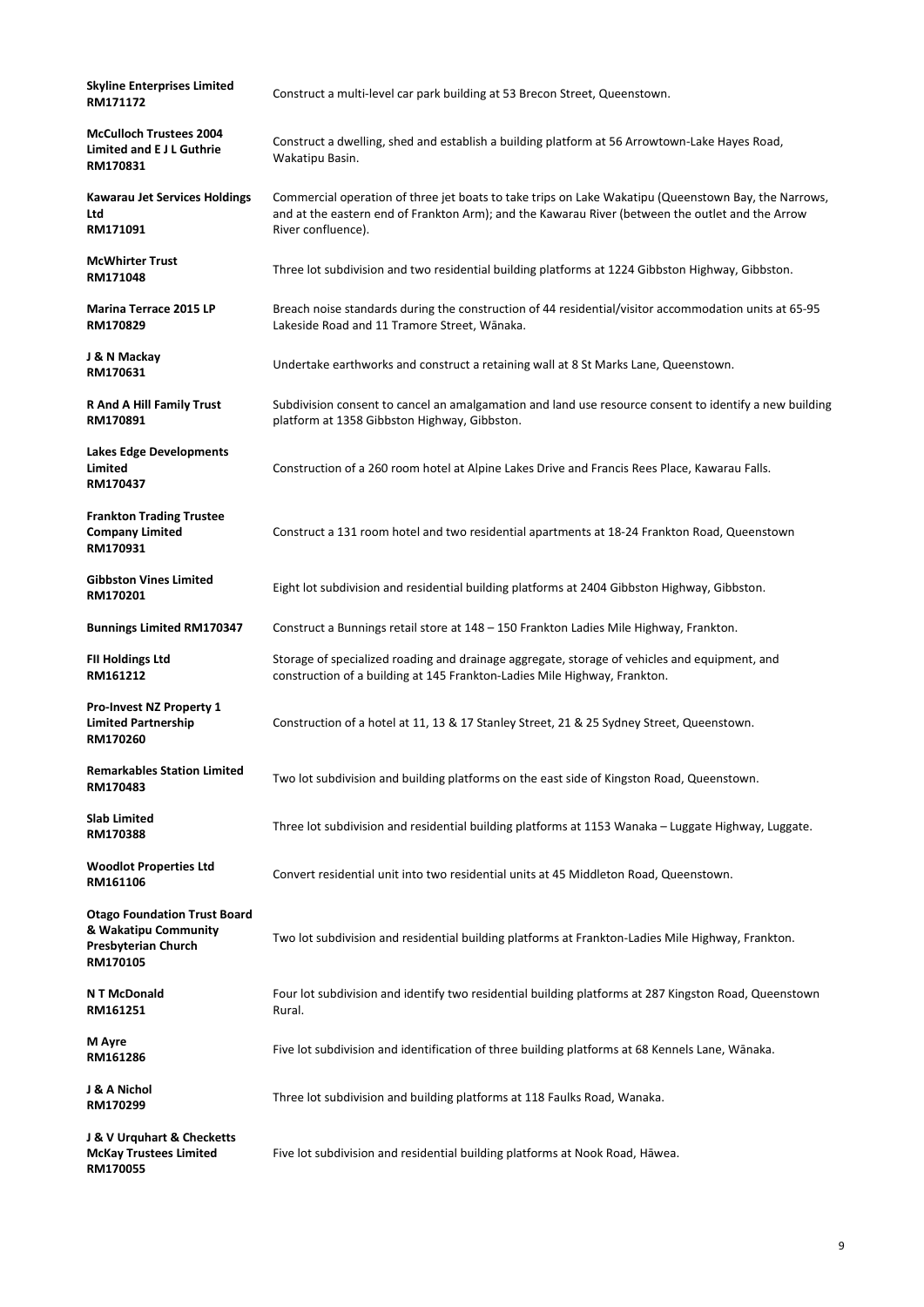| <b>Yonder Limited</b><br>RM170349                                        | Alterations to a heritage building at 14 Church Street, Queenstown.                                                                                                         |
|--------------------------------------------------------------------------|-----------------------------------------------------------------------------------------------------------------------------------------------------------------------------|
| P M King<br>RM150512                                                     | Establish a vehicle depot at Albert Town-Lake Hawea Road, Wānaka.                                                                                                           |
| <b>Universal Developments</b><br><b>Limited</b><br>RM161226              | 132 lot subdivision and buildings at Aubrey Road, Wānaka.                                                                                                                   |
| A Hey, P Dennison & S Grant<br>RM170041                                  | Nine lot subdivision, six new residential building platforms at 259 Arrowtown Lake Hayes Road,<br>Wakatipu.                                                                 |
| J Cossens<br>RM170182                                                    | Four lot subdivision and building platforms at 964 Lake Hawea-Albert Town Road.                                                                                             |
| <b>S Haslett</b><br>RM161104                                             | Four 8-bedroom residential buildings at 35 - 41 Goldfield Heights, Queenstown.                                                                                              |
| <b>NZ High Country Ltd</b><br>RM151082                                   | Operate 125 commercial events at Hansen Road, Queenstown.                                                                                                                   |
| P Gordon & HGW Trustees Ltd<br>RM170094                                  | Subdivision to create 23 residential lots, three access and three balance lots, also to construct a dwelling<br>within each residential lot at 70 Golf Course Road, Wānaka. |
| D Stayne & J Jones<br>RM161037                                           | Staged five lot subdivision and identification of three residential building platforms at 272 Ballantyne<br>Road, Wānaka.                                                   |
| <b>K McTaggart &amp; J Crane</b><br>RM170110                             | Additions and extensions to the Stables Building at Marshall Avenue, Threepwood, Queenstown.                                                                                |
| <b>Queenstown Lakes District</b><br>Council<br>RM160315                  | Install a meteorological utility with a weather sensor at Crown Range carpark, Crown Range Road,<br>Wakatipu Basin.                                                         |
| <b>Woodlot Properties Ltd</b><br>RM161274                                | Six lot subdivision and residential building platforms at Littles Road, Wakatipu Basin.                                                                                     |
| <b>Crown Range Holdings Ltd</b><br>RM161179                              | Eight lot subdivision and residential building platforms at Eastburn Road, Crown Terrace.                                                                                   |
| J & V Carey-Smith & GCA Legal<br><b>Trustee 2014 Limited</b><br>RM161100 | Establish a residential building platform at 269 Crown Range Road, Crown Range.                                                                                             |
| <b>Trevor Campbell and Fairfield</b><br><b>Trustees Ltd</b><br>RM160482  | Two lot subdivision and one building platform at 32 Watkins Road, Hāwea Flat.                                                                                               |
| H & G Halliday<br>RM161080                                               | Two lot subdivision and one residential building platform at 110 Shortcut Road, Luggate.                                                                                    |
| <b>Ballantyne Barker Holdings</b><br><b>Limited</b><br>RM160814          | Ten lot subdivision and building platforms at Ballantyne Road, Wanaka.                                                                                                      |
| <b>Criffel Deer Limited</b>                                              | Four let subdivision and three residential building platforms at Mount Parker Boad, Wānaka                                                                                  |

|  | RM160559 |
|--|----------|
|--|----------|

**RM160559** Four lot subdivision and three residential building platforms at Mount Barker Road, Wānaka.

**Suburban Estates Limited**

**RM161016** Eleven lot subdivision at the corner of Manse Road and Malaghans Road, Arrowtown.

**Woodlot Properties Limited**

**RM161063** Two lot subdivision and residential building platforms at Moorhill Road, Wakatipu Basin.

**Shotover Country Ltd**

**SH160139** 101 residential allotments and eight allotments at Tonis Terrace, Shotover Country, Queenstown.

**E, S, K, R, J & S Dennison**

**RM161092** Three lot subdivision and building platforms at 792, 794 and 816 Malaghans Road, Wakatipu Basin.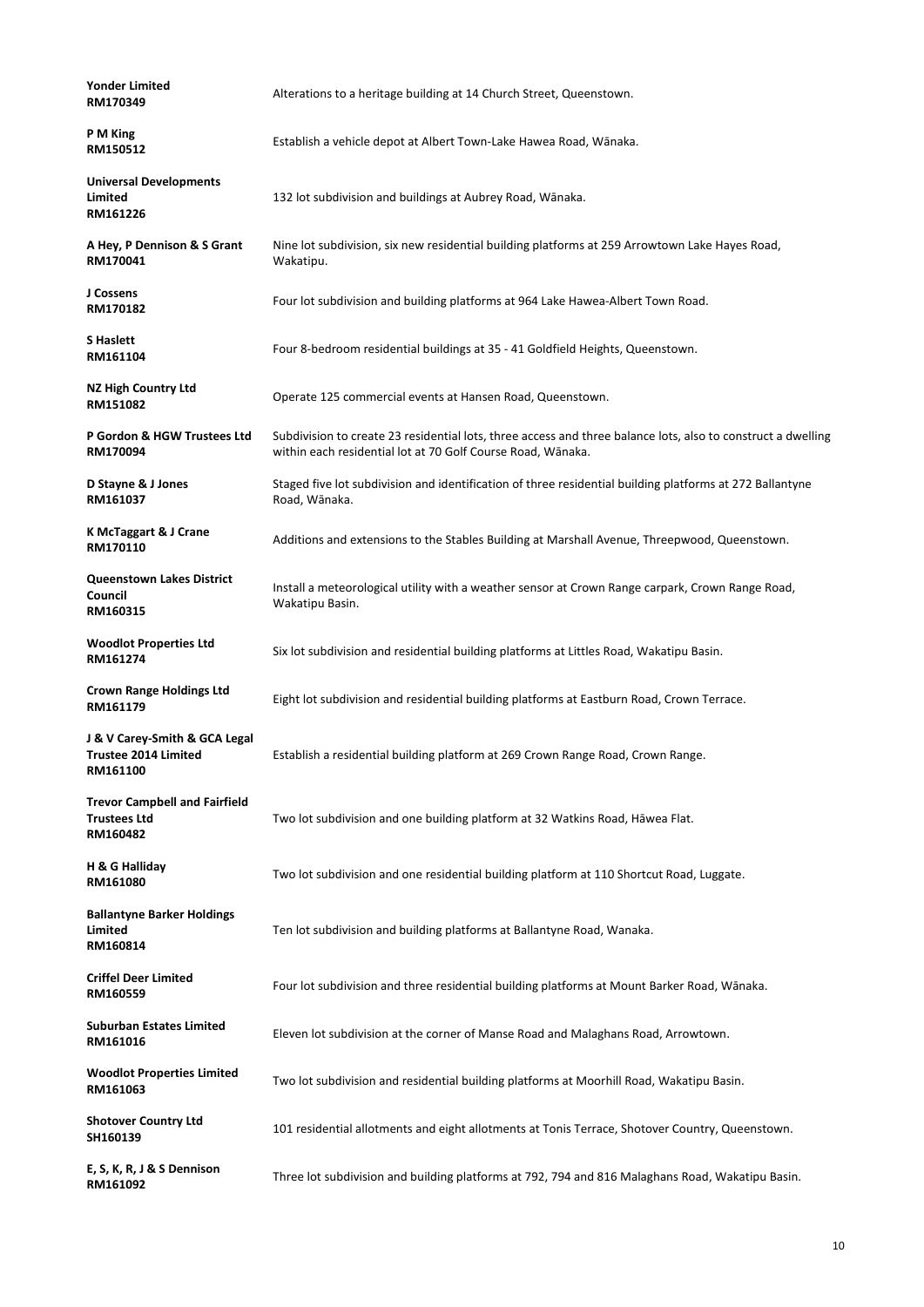| <b>Beech Cottage Trustees</b><br>Limited<br>RM160835                                                           | Construct a two level residential dwelling at Wanaka - Mount Aspiring Road, Wanaka.                                                                                                                                                                                         |
|----------------------------------------------------------------------------------------------------------------|-----------------------------------------------------------------------------------------------------------------------------------------------------------------------------------------------------------------------------------------------------------------------------|
| N T McDonald, G H Hensman &<br><b>A B Harper</b><br>RM160131                                                   | Establish a residential building platform at 309 Lower Shotover Road, Wakatipu Basin.                                                                                                                                                                                       |
| D & M Columb & Mitchell &<br><b>Mackersy Trust Company</b><br><b>Limited (Off Road Adventures)</b><br>RM160923 | Construct two storage sheds at 229 Gorge Road, Queenstown.                                                                                                                                                                                                                  |
| <b>Willowridge Developments Ltd</b><br>RM160606                                                                | 13 lot subdivision and building platforms at Kane Road, Hāwea Flat.                                                                                                                                                                                                         |
| <b>A K Robins</b><br>RM160869                                                                                  | Two lot subdivision and one residential building platform at Jean Robins Drive, Queenstown.                                                                                                                                                                                 |
| <b>Glencoe Land (Joint Venture)</b><br>Ltd<br>RM160137                                                         | Two lot subdivision and residential building platforms at Glencoe Road, Crown Terrace, Queenstown.                                                                                                                                                                          |
| <b>Sanderson Group Ltd</b><br>SH160140                                                                         | 332 unit retirement village; ancillary commercial activities including retail units, café, medical centre,<br>child care, gym, restaurant; 16 unit housing development; 21 vacant lot residential subdivision at 420 and<br>444 Frankton Ladies Mile Highway, Queenstown.   |
| <b>Longshot Limited</b><br>RM160684                                                                            | Three lot subdivision and two residential building platforms at 54 Old School Road, Wakatipu Basin.                                                                                                                                                                         |
| <b>Skyline Enterprises Limited</b><br>RM160647                                                                 | Replace existing Skyline gondola with a ten seater gondola, construct a new lower terminal building,<br>construct a new top terminal building, associated earthworks, landscaping, modification to the existing<br>luge tracks and signage at 53 Brecon Street, Queenstown. |
| <b>Arrowtown Lifestyle</b><br><b>Retirement Village</b><br>SH160141                                            | Two lot subdivision and construct retirement village consisting of 120 Villas, 75 Apartments, 100 bed<br>Care Home, Community Centre at McDonnell Road, Arrowtown.                                                                                                          |
| <b>Hansen Family Partnership</b><br>RM151046                                                                   | Six lot subdivision and identify four residential building platforms at Hansen Road, Queenstown.                                                                                                                                                                            |
| <b>Talwar Trust Ltd</b><br>RM160445                                                                            | Construct two units at 1 Lagoon Avenue, Albert Town.                                                                                                                                                                                                                        |
| <b>Montreux</b><br>RM140826                                                                                    | Construct two new dwellings at 263 Frankton Road, Queenstown.                                                                                                                                                                                                               |
| <b>Woodlot Properties Ltd</b><br>RM160487                                                                      | Seven lot subdivision and six residential houses/units at 47 Erskine Street, Lake Hayes Estate.                                                                                                                                                                             |
| G & J George<br>RM160579                                                                                       | Establish a building platform and operate a visitor accommodation lodge at Wanaka - Mount Aspiring<br>Road, Wanaka.                                                                                                                                                         |
| L Topp<br>RM150125                                                                                             | Two lot subdivision and identify one residential building platform at 111 Alec Robins Road, Wakatipu<br>Basin.                                                                                                                                                              |
| <b>M</b> Guthrie                                                                                               |                                                                                                                                                                                                                                                                             |

| <u>IVI GULILILE</u><br>RM160571      | Five lot subdivision and residential building platform at 26 Morven Ferry Road, Wakatipu Basin.                                                      |
|--------------------------------------|------------------------------------------------------------------------------------------------------------------------------------------------------|
| <b>Alpine Estate Ltd</b><br>RM160453 | 14 lot subdivision 100m east of Cardrona Valley Road, Wanaka.                                                                                        |
| <b>G Sieber</b><br>RM160651          | Two residential building platforms at 404 Glenorchy-Routeburn Road, Glenorchy.                                                                       |
| E & C Lamont<br>RM150660             | Six lot subdivision and four new building platforms at 276 and 304 McDonnell Road, Corner of Hogan<br>Gully Road and McDonnell Road, Wakatipu Basin. |
| <b>Bayswater Trust</b><br>RM160421   | Establish a residential building platform at Glenorchy-Paradise Road, Glenorchy.                                                                     |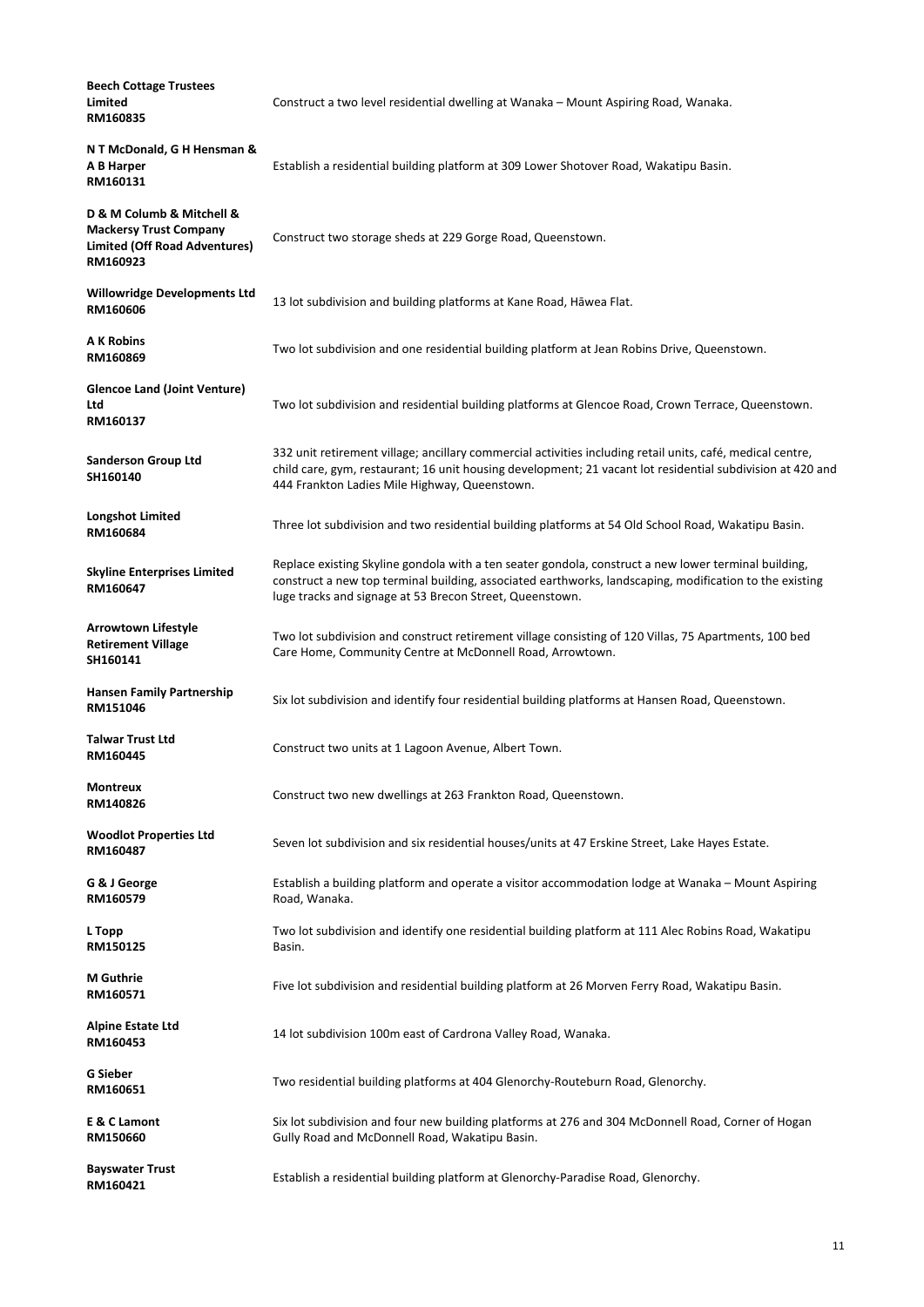| <b>Flax Trust</b><br>RM150184                                               | Change condition of RM130766 at Birchwood Road off Domain Road, Wakatipu Basin.                                            |
|-----------------------------------------------------------------------------|----------------------------------------------------------------------------------------------------------------------------|
| <b>Scott Family Trust</b><br>RM150305                                       | Four lot subdivision and one building platform at 35 Old School Road, Wakatipu Basin.                                      |
| <b>Larches Station</b><br>RM150552                                          | Two lot subdivision at 446 Cardrona Valley Road, Wanaka.                                                                   |
| J Berriman & L Hamilton<br>RM160102                                         | Two lot subdivision at Morven Ferry Road, Wakatipu Basin.                                                                  |
| <b>Keith Mackenzie</b><br>RM150829                                          | Two lot subdivision at 258 Dublin Bay Road, Wanaka.                                                                        |
| <b>Suburban Estates Ltd</b><br>RM160072                                     | Four lot subdivision at Manse Road, Arrowtown.                                                                             |
| J & K Nicol<br>RM150810                                                     | Two lot subdivision at 710 Lake Hayes - Arrow Junction Highway, Wakatipu Basin.                                            |
| <b>Kawarau Jet Services Holdings</b><br>Ltd<br>RM150773                     | Operate commercial jet boat trips on Lake Wakatipu, Kawarau and Shotover Rivers                                            |
| <b>New Zealand Fire Service</b><br><b>Commission</b><br>RM150872            | Establish a communication mast and aerials at Lismore Park, Plantation Road, Wanaka.                                       |
| <b>Shotover Hamlet Investments</b><br>Limited<br>RM150607                   | Establish a residential building platform at Littles Road, Wakatipu Basin.                                                 |
| <b>Wanaka Community House</b><br><b>Charlitable Trust</b><br>RM150434       | Construct a Community House at 186 Brownston Street, Wanaka.                                                               |
| <b>Stuart McMaster and</b><br><b>Winestock Trustees Limited</b><br>RM150521 | Three lot subdivision at 838 Lake Hawea - Albert Town Road, Hāwea.                                                         |
| <b>Varina Proprietary Ltd</b><br>RM141047                                   | Visitor Accommodation from existing dwellings at 200 Brownston Street, 41 McDougal Street and 177<br>Upton Street, Wanaka. |
| <b>Wanaka Watersports Facility</b><br><b>Trust</b><br>RM150679              | Construct a watersports building at Roys Bay Recreation Reserve, east of Stoney Creek.                                     |
| <b>Flax Trust</b><br>RM150184                                               | Construction of an earth bund at Birchwood Road off Domain Road, Wakatipu Basin.                                           |
| J Berriman & L Hamilton<br>RM160102                                         | Two lot subdivision at 74 Morven Ferry Road, Wakatipu Basin.                                                               |
| <b>Hewetson Langbein Nominees</b><br>RM150424                               | Erect three accessory buildings at 365 Dublin Bay Road, Wanaka.                                                            |

| <b>Varina Proprietary Ltd</b><br>RM141047                            | Visitor accommodation activity at 200 Brownston Street, 37 and 41 McDougall Street and 177 Upton<br>Street, Wanaka. |
|----------------------------------------------------------------------|---------------------------------------------------------------------------------------------------------------------|
| <b>Wanaka Community House</b><br><b>Charitable Trust</b><br>RM150434 | Construct a Community house at 186 Brownston Street, Wanaka.                                                        |
| JF Investments<br><b>OB150585</b>                                    | Subdivision and change of RM100678 at Moke Lake Road.                                                               |
| J Nicol and K Nicol<br>RM150810                                      | Two lot subdivision at 710 Lake Hayes - Arrow Junction Highway, Wakatipu Basin.                                     |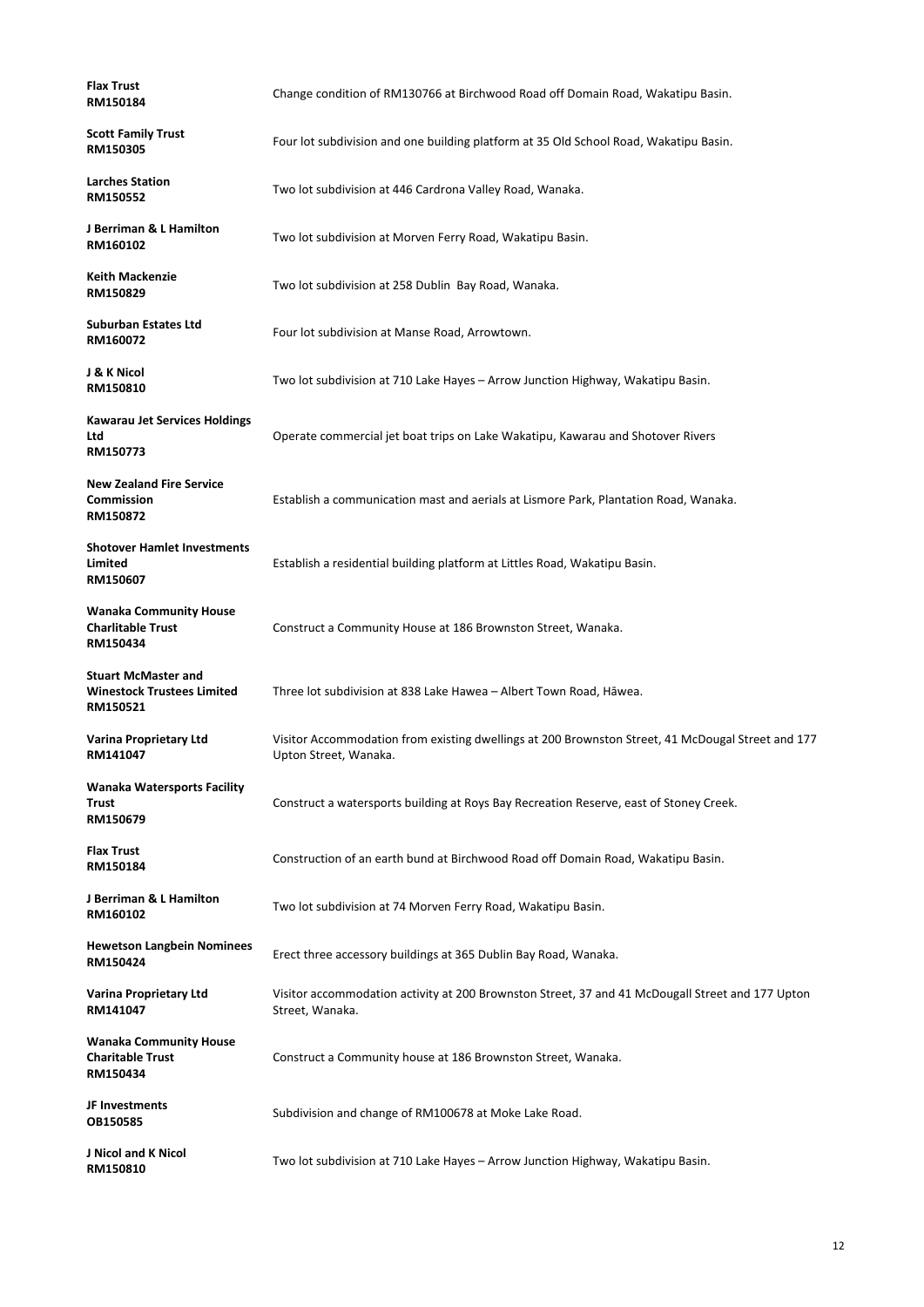| <b>Shotover Hamlet</b><br>RM150607                       | Establishment a building platform at Arthur's Point Road and Littles Road, Wakatipu Basin.                                 |
|----------------------------------------------------------|----------------------------------------------------------------------------------------------------------------------------|
| <b>Bridesdale</b><br>SH150001                            | 149 lot subdivision and buildings at 99 Walnut Lane, 98 Alec Robins Road and 51 Erskine Street,<br>Queenstown.             |
| M & B Ross<br>RM150473                                   | Three lot subdivision at 548 Speargrass Flat Road, Wakatipu Basin.                                                         |
| <b>G</b> Beazley<br>RM150441                             | Establish a Kingdom Hall at 1 Balneaves Lane, Wanaka.                                                                      |
| iFly Indoor Skydiving<br>RM150766                        | Construct commercial building at 27 Brecon Street, Queenstown.                                                             |
| <b>Willowburn Arrowtown Ltd</b><br>RM140648              | Fivelot subdivision at 219 McDonnell Road Arrowtown.                                                                       |
| <b>Flax Trust</b><br>RM150185                            | Construction of an earth mound at Birchwood Road Wakatipu Basin.                                                           |
| <b>CJ Paddon</b><br>RM150476                             | Construct a winery at 477 Wanaka- Luggate Highway, Wanaka.                                                                 |
| M & J Henry<br>RM150589                                  | Three lot subdivision and residential building platforms at the intersection of Slopehill Road and Lower<br>Shotover Road. |
| <b>Ziva Holdings Limited</b><br>RM150383                 | Establish a residential building platform east of Coal Pit Road and immediate north of Gibbston Back<br>Road.              |
| <b>Philip Dunstan</b><br>RM150550                        | Construct a residential unit at 113 Slope Hill Road, Wakatipu Basin                                                        |
| <b>Flax Trust</b><br>RM150185                            | Change condition of RM130766 at the site accessed off Birchwood Road via Domain Road, Queenstown.                          |
| <b>Kawarau Jet Services Holdings</b><br>Ltd              | Commercial jet boating activities on the Kawarau River.                                                                    |
| W & T Weinburg<br>RM140391                               | Two lot subdivision at 31 Rutherford Road, Wakatipu Basin                                                                  |
| <b>Langbein Hewetson Nominees</b><br>Limited<br>RM150424 | Two lot subdivision and one residential building platform at 365 Dublin Bay Road, Wanaka                                   |
| <b>Little Stream Limited</b><br>RM150231                 | Establish one residential building platform at Littles Road, Wakatipu Basin.                                               |
| <b>Inderlee Limited</b><br>RM150361                      | Two lot subdivision at Albert Town-Lake Hawea Road, Wānaka.                                                                |
| <b>JM Clear &amp; PA Gowing</b><br>RM150347              | Tow lot subdivision and residential building platforms at 81 Morven Ferry Road, known as 'Moonlight<br>Stables'.           |
| <b>Game Over Queenstown</b><br>Limited                   | Signage Hawthorne Drive, Remarkables Park, Frankton.                                                                       |

### **RM150335**

**Central Machine Hire Limited RM150294** Tw quarry aggregate for 20 years on the corner of Kane and McKay Road, Hāwea Flat. **Aspiring Lifestyle Investments Limited and P D Gordon Trust Limited RM150197** Construct an extension to the Wanaka Aspiring Lifestyle Retirement Village at Rodeo Drive, Wānaka.

**G & C Bradley**

**RM150147** Extend an existing dwelling and construct a second residential at 4 Healcoate Lane, Queenstown.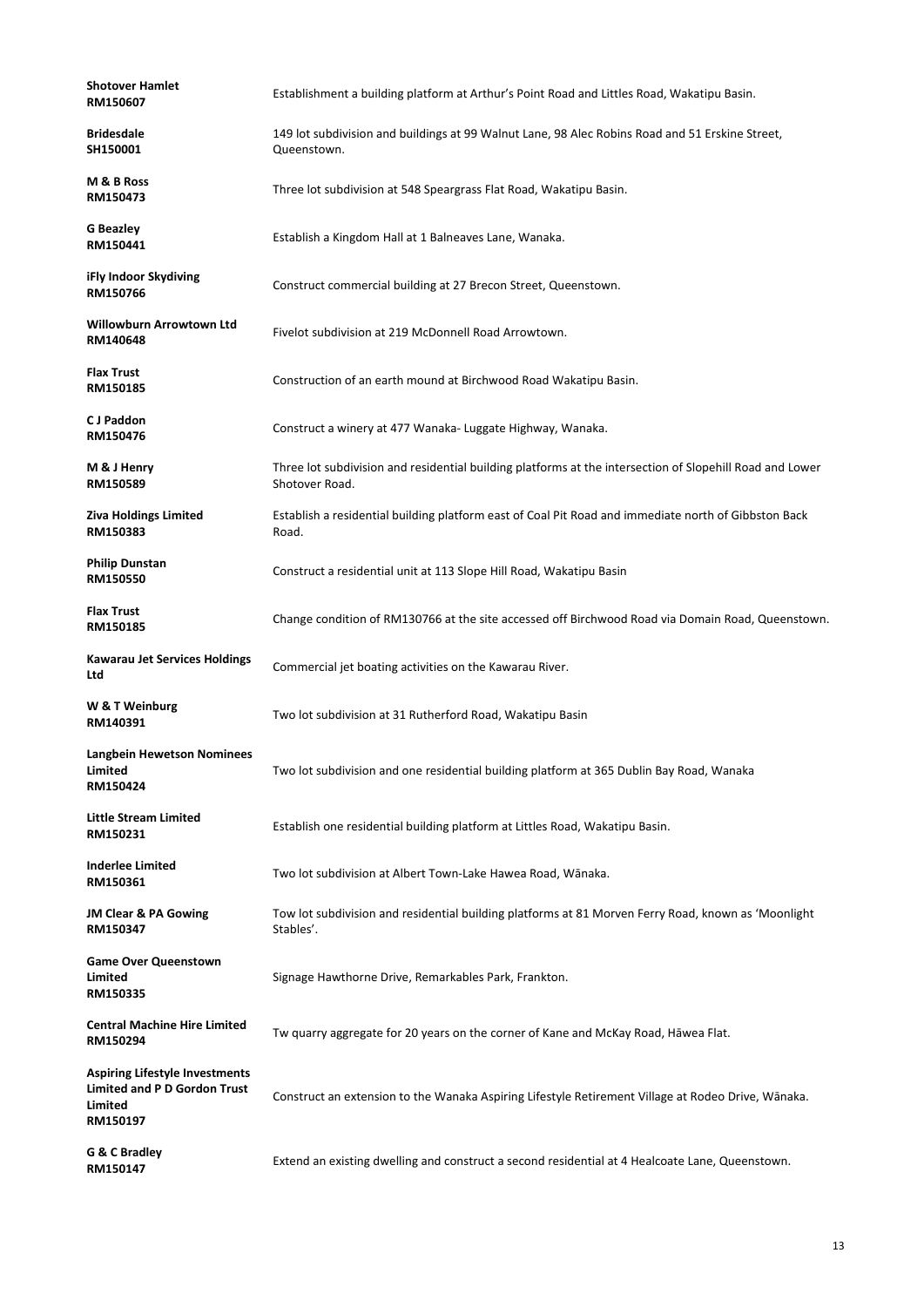| <b>Surreal Bar Ltd</b><br>RM140815                                             | To breach night time noise standards and change conditions of RM100129 at 7 Rees Street, Queenstown.                   |
|--------------------------------------------------------------------------------|------------------------------------------------------------------------------------------------------------------------|
| <b>G Murray</b><br>RM150153                                                    | Four lot subdivision and residential building platforms at 174 Camp Hill Road, Hāwea Flat.                             |
| <b>QLDC</b><br>RM150159                                                        | Establish a Sports and Recreation Centre in the northern portion of Jack Reid Park at Centennial Avenue,<br>Arrowtown. |
| <b>James Lloyd Developments</b><br><b>Limited</b><br>RM140798                  | Construct 5 residential units at 159, 159A-159C and 167 Frankton Road, Queenstown.                                     |
| <b>TJ Investments PTE Limited</b><br>and TA Property Trust Limited<br>RM150118 | Establish and operate a commercial recreational activity at 629 Malaghans Road, Wakatipu Basin.                        |
| <b>Pounamu Holdings 2014</b><br>Limited<br>RM150093                            | Visitor accommodation (camping ground) at 34-42 Oban Street Glenorchy.                                                 |
| <b>Quail Rise Estate Ltd</b><br>RM140923                                       | Three lot subdivision at Snowhill Lane, Queenstown Rural.                                                              |
| J Kerwin<br>RM140835                                                           | Establish a residential building platform at 2455 Gibbston Highway, Gibbston.                                          |
| I & S Todd<br>RM140372                                                         | Five lot subdivision and residential building platforms at 68 Hogans Gully Road, Wakatipu Basin.                       |
| <b>Amazing Properties Ltd</b><br>RM140663                                      | Visitor accommodation at 47 Mathias Terrace, Arthurs Point.                                                            |
| <b>Amazing Properties Ltd</b><br>RM140601                                      | Visitor accommodation at 17 Mathias Terrace, Arthurs Point.                                                            |
| Willowburn Arrowtown Ltd<br>RM140648                                           | Six lot subdivision and four residential building platforms at 219 McDonnell Road, Arrowtown.                          |
| P Phiskie<br>RM140465                                                          | Clear 2.2 hectares of indigenous vegetation along the edge of the Hawea River corridor at Domain Road,<br>Hāwea Flat.  |
| <b>Vetlife Limited</b><br>RM140852                                             | Signage at 2 Balneaves Lane, Wanaka.                                                                                   |
| <b>Sharpridge Trust Ltd</b><br>RM140373                                        | Subdivision to realign boundaries and establish a building platform at Wanaka-Mount Aspiring Road,<br>Wanaka.          |
| <b>Closeknit Ltd</b><br>RM140504                                               | Subdivision and of re-development of units on DP 20841/B at 31 Closeburn Road, Glenorchy Rural.                        |
| <b>Cedar Safaris Ltd</b><br>RM140704                                           | Establish airport for take-off and landing of helicopters at Cedar Lodge, Makarora.                                    |
| <b>McDonalds Restaurants (NZ)</b><br>Ltd<br>RM140720                           | Establish a carpark at 1055 Frankton Road, Frankton.                                                                   |

| A Baker and N & C Baker<br>RM140388                         | Construct a pool house, swimming pool, tennis court and sleep out at 191 Dublin Bay Road, Wanaka.      |
|-------------------------------------------------------------|--------------------------------------------------------------------------------------------------------|
| Little Stream Ltd<br>RM140712                               | Six lot subdivision and five new residential building platforms at Littles Road, Wakatipu Basin.       |
| <b>Grandview Developments</b><br><b>Limited</b><br>RM140523 | 15 lot subdivision and residential lots at Cardrona Valley Road, Wanaka.                               |
| M & E Gardiner & McCulloch<br><b>Trustees</b><br>RM130750   | Erect a residential dwelling on the subject site at 1633 Gibbston Highway / State Highway 6, Gibbston. |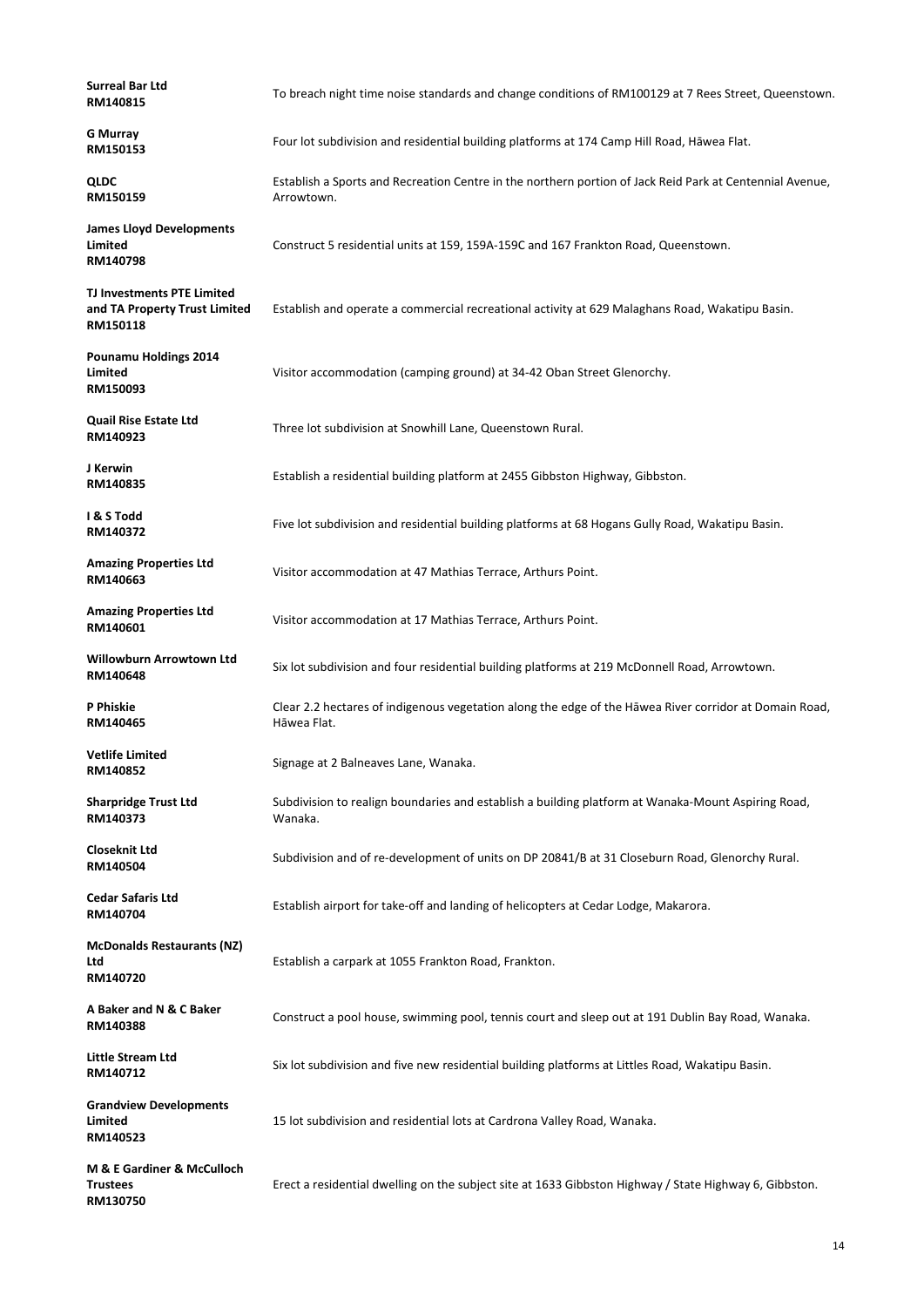| <b>RD Petroleum Ltd</b><br>RM140623                                         | Establish a 24 hour self-service petrol station at 35 Wiltshire Avenue, Arrowtown.          |
|-----------------------------------------------------------------------------|---------------------------------------------------------------------------------------------|
| <b>AS Harrington &amp; AD Harrington</b><br><b>Family Trust</b><br>RM140345 | Two lot subdivision at 106 Centennial Avenue, Arrowtown.                                    |
| <b>Willow Developments Ltd</b><br>RM140226                                  | 22 lot subdivision consent at Kelliher Drive, Wanaka.                                       |
| <b>Satomi Holdings Limited</b><br>RM140525                                  | 21 lot subdivision and residential allotments at 28c Cardrona Valley Road, Wanaka.          |
| <b>Quail Rise Estate Ltd</b><br>RM140324                                    | Erect three dwellings at Snowshill Lane, Queenstown Rural.                                  |
| J & A Coleman<br>RM140254                                                   | Construct a three-bedroom dwelling at 2352 Cardrona Valley Road, Wanaka.                    |
| <b>Mount Creighton Station Ltd</b><br>RM140269                              | Construct a residential dwelling at Glenorchy-Queenstown Road, Glenorchy Rural.             |
| <b>Mylore Family Trust</b><br>RM140297                                      | Two lot subdivision and one residential building platform at 53 Jeffery Road, Crown Range.  |
| <b>S</b> Flood<br>RM130654                                                  | Fill operation at 103 Speargrass Flat Road, Wakatipu Basin.                                 |
| P Soulier<br>RM140193                                                       | Construct a jetty below 643 Peninsula Road, Kelvin Heights, Queenstown.                     |
| R & C McAulay<br>RM140275                                                   | Two lot subdivision and residential building platforms at 63 Camphill Road, Wanaka.         |
| <b>Aurora Energy Ltd</b><br>RM140168                                        | Designate land for a new electricity switching/substation at Camphill Road, Hāwea.          |
| Kawarau Jet Services Ltd<br>RM130392                                        | Establish commercial jet boating activities.                                                |
| <b>Gem Lake Limited</b><br>RM140223                                         | Remove a protected heritage tree at 113 - 117 Lakeside Road, Wanaka.                        |
| <b>Fulton Hogan Ltd</b><br>RM140133                                         | Establish a solar drying facility at Luggate Tarras Road, State Highway 8A.                 |
| P Nolet<br>RM130884                                                         | Establish a residential building platform at Hawea Back Road, Hāwea.                        |
| <b>Zescent Group Ltd</b><br>RM140108                                        | Construct a whisky distillery and museum at Cardrona Valley Road, Cardrona.                 |
| <b>Z Whitaker</b><br>RM130822                                               | Two lot subdivision and residential building platforms at 150 Centennial Avenue, Arrowtown. |
| <b>Lakes Marina Projects Ltd</b><br>RM140061                                | Establish a marina at Sugar Lane, off State Highway 6A, Queenstown.                         |

| <b>Coronet Estates Ltd &amp;</b><br><b>Wakatipu Retreat Ltd</b><br>RM140034 | Subdivision and identify three residential building platforms at 629 Malaghans Road, Wakatipu Basin                                                         |
|-----------------------------------------------------------------------------|-------------------------------------------------------------------------------------------------------------------------------------------------------------|
| <b>Larchmont Developments Ltd</b><br>(formerly JA Murphy & KA)<br>Strain)   | Nine lot subdivision and residential allotments at 109C Atley Road, Arthurs Point, Queenstown.                                                              |
| J & L Manning<br>RM130825                                                   | Establish a residential building platform, construct five utility buildings, a pond and jetty at Horseshoe<br>Bend, 598 Albert Town-Lake Hawea Road, Hāwea. |
| J & L Manning<br>RM130813                                                   | Construct a utility shed and vary a consent notice at 598 Albert Town-Lake Hawea Road, Hāwea.                                                               |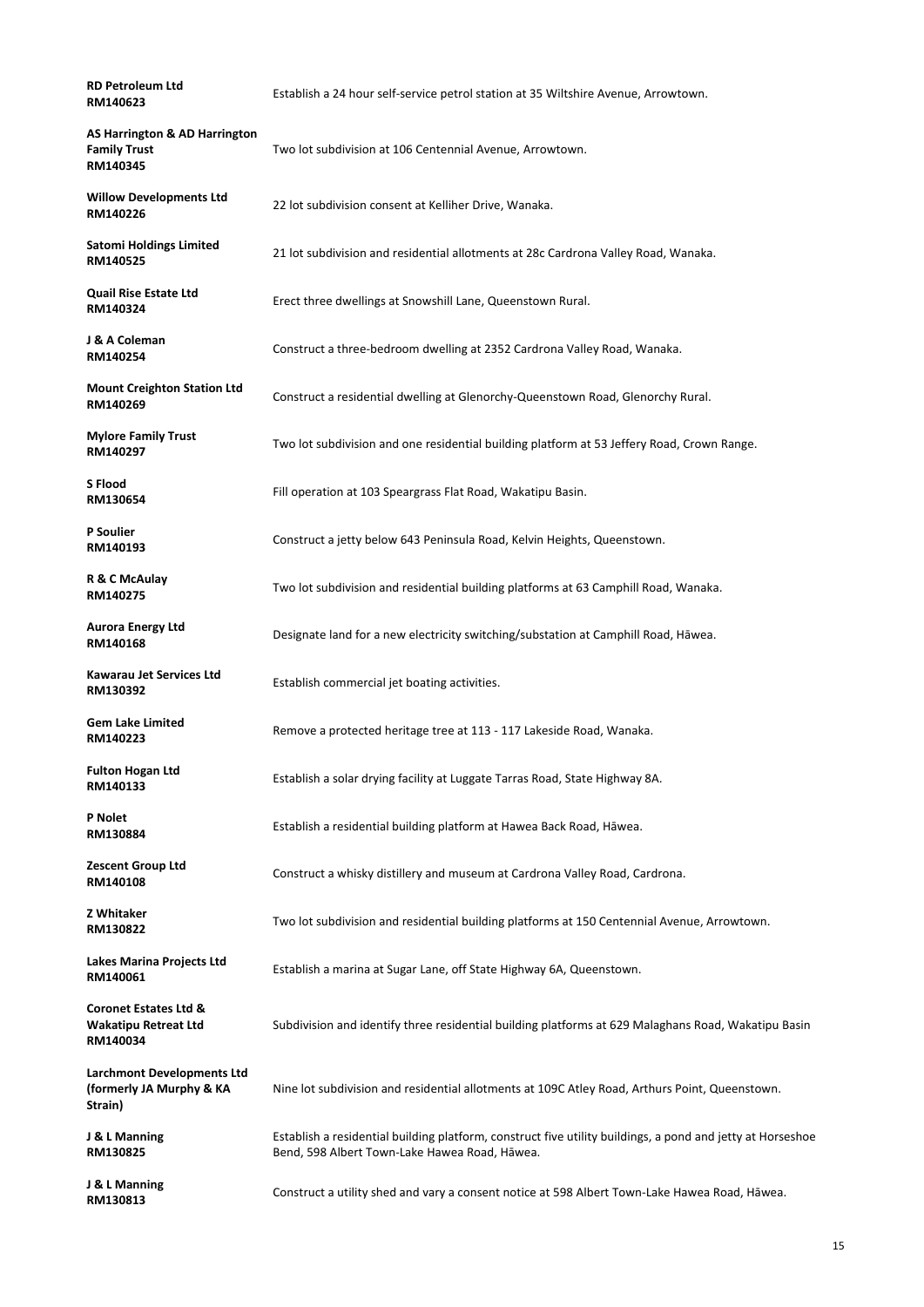| <b>Willowridge Developments Ltd</b><br>RM130725                               | 27 lot subdivision and residential lots; located either side of West Meadows Drive adjacent to<br>Coromandel Street, Wanaka.             |
|-------------------------------------------------------------------------------|------------------------------------------------------------------------------------------------------------------------------------------|
| <b>Nicholson Family Trust</b><br>RM130637                                     | Three lot subdivision and residential dwellings at 5 Millvista Lane, Queenstown.                                                         |
| M & J Henry<br>RM130704                                                       | Two lot subdivision and one residential building platform at Slope Hill Road, Wakatipu Basin.                                            |
| <b>Cross Roads Properties Limited</b><br>RM130521                             | Establish a Mitre 10 Mega store building at Glenda Drive and State Highway 6, Frankton.                                                  |
| <b>Foodstuffs (South Island)</b><br><b>Properties Ltd</b><br>RM130524         | Establish a PAK'n SAVE supermarket and fuel facility, at Glenda Drive and State Highway 6, Frankton.                                     |
| <b>Aurora Energy Ltd</b><br>RM120328                                          | Designate land for an electricity switching/substation at the corner of Ballantyne Road and Riverbank<br>Road, Wanaka.                   |
| <b>Eco Jets Ltd</b><br>RM110261                                               | Operate commercial jet boat trips, a water taxi service and a general charter at Lake Wakatipu, Kawarau<br>River and Shotover River.     |
| <b>D</b> Finlin<br>RM130551                                                   | Create two residential lots each and residential building platforms at Strains Road, Wakatipu Basin.                                     |
| <b>Maurice Orr &amp; Southern</b><br><b>Trustees 2005 Limited</b><br>RM130489 | Four lot subdivision and residential building platforms and vary RM090883 at 64 Arrow Junction Road,<br>Queenstown.                      |
| <b>Littles Stream Ltd</b><br>RM130444                                         | Six lot subdivision and five residential building platforms at Littles Road, Wakatipu Basin.                                             |
| <b>Orchard Road Holdings Limited</b><br>RM130165                              | 19 lot subdivision and residential building platforms at Orchard Road & Riverbank Road, Wanaka.                                          |
| <b>Real Journeys Limited</b><br>RM130404                                      | Establish a 24 hour commercial passenger ferry service across Lake Wakatipu, with associated ferry<br>terminal buildings and structures. |
| D & E Broomfield<br>RM130386                                                  | 11 lot subdivision at Tucker Beach Road, Wakatipu Basin.                                                                                 |
| <b>Great Estates Ltd</b><br>RM130292                                          | Three lot subdivision and residential building platforms at 182 Cardrona Valley Road, Wanaka.                                            |
| <b>T</b> Rold<br>RM130264                                                     | Establish a residential building platform at 793 Malaghans Road, Wakatipu Basin.                                                         |
| R & E Heywood<br>RM130298                                                     | Two lot subdivision and a residential building platform 2 at 222 Lower Shotover Road, Wakatipu Basin.                                    |
| S Shea<br>RM130202                                                            | Two lot subdivision and residential building platforms at 84 Watkins Road, Hāwea.                                                        |
| <b>K &amp; P Martin</b><br>RM130177                                           | Establish a residential building platform and vary RM130092 at Aubrey Road, Wanaka.                                                      |
| G & M Inglis<br>RM120716                                                      | Consent a jetty at 63 Loop Road, Kelvin Heights, Kelvin Peninsula.                                                                       |
| <b>Speargrass Farms Limited</b><br>RM120680                                   | Subdivision to reshape existing allotments and identify a residential building platform at 69 Speargrass<br>Flat Road, Wakatipu Basin.   |
| <b>Queenstown Gateway (5M)</b><br>Limited<br>RM130175                         | New commercial centre at Grant Road, Frankton.                                                                                           |
| P Smith & L Malcolm<br>RM120827                                               | Two lot subdivision and one residential building at 26 Slopehill Road, Wakatipu Basin.                                                   |
| <b>K Lukaszewicz</b><br>RM130059                                              | Two lot subdivision and a building platform at Healecote Lane, off Tucker Beach, Wakatipu Basin.                                         |